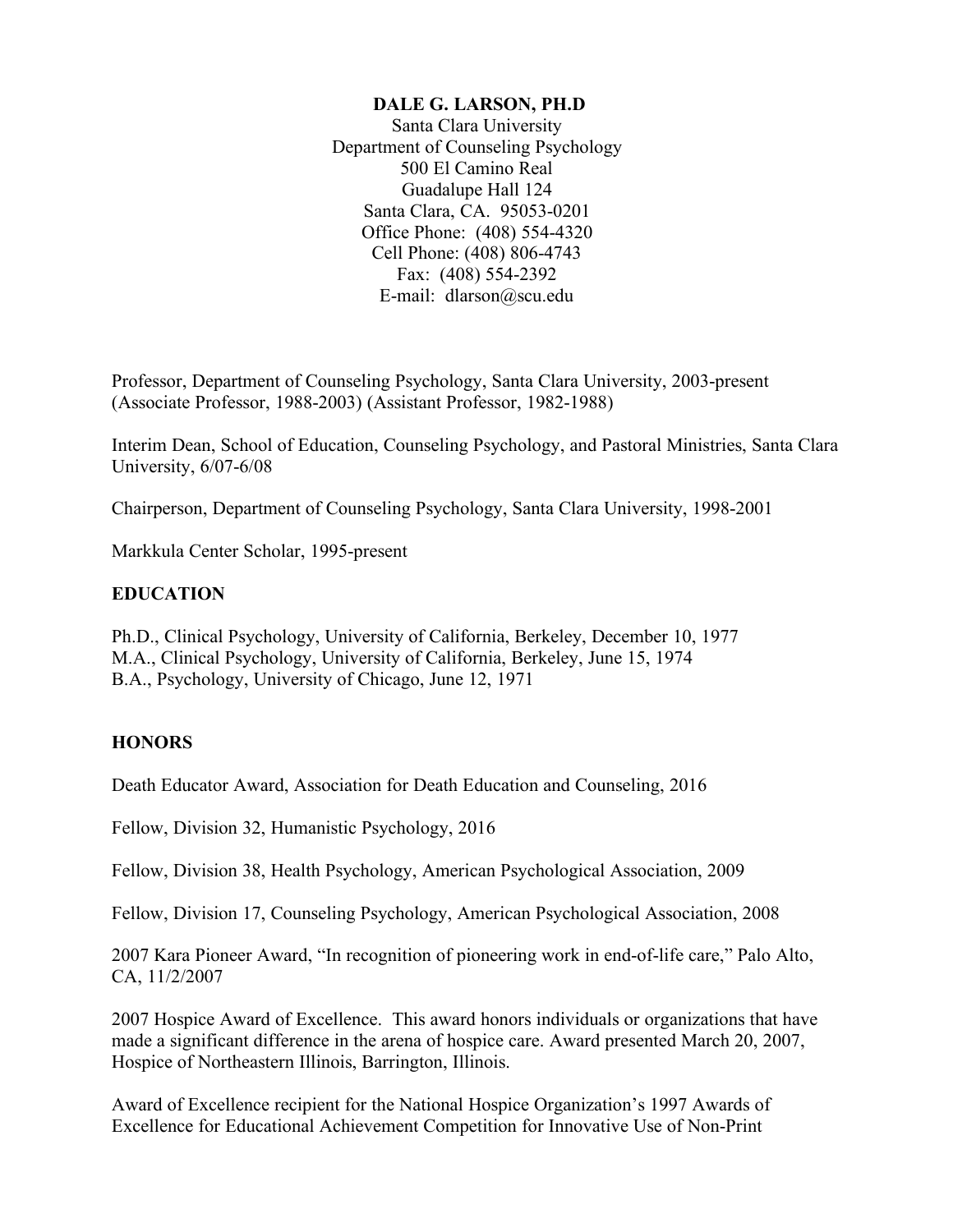Media/Electronic Media. The *Hospice Home Page* was recognized on October 16, 1997 at a special awards ceremony at NHO's Annual Symposium and Exposition in Atlanta, Georgia.

Expert in Residence, W. K. Kellogg Foundation, Battle Creek, Michigan, 3/12/95-3/13/95

*The Helper's Journey: Working With People Facing Grief, Loss, and Life-Threatening Illness* cited as a 1993 Book of the Year by the *American Journal of Nursing*, and awarded Special Mention in the 16th annual Alpha Sigma Nu book award competition of the National Jesuit Society.

Fulbright Scholar, lecturing and research at the University of Heidelberg, West Germany, "A Cross-Cultural Study of Self-Concealment, Coping, and Health," 1989

Summer Scholar, Stanford Center for Advanced Study in the Behavioral Sciences, Summer Institute, "Behavioral Change in Mental Health, Behavioral Medicine, and Education," 1988

United States Public Health Services Training Fellowship, 1971-1975, University of California, Berkeley

Honors in the College and General Honors, University of Chicago, 1971

### **TEACHING EXPERIENCE**

*Lecturer*, University of Heidelberg, Heidelberg, Germany, 2/89-6/89

*Lecturer*, St. Mary's College, Moraga, Psychology Dept., 1/78-6/82

## **CLINICAL TRAINING AND LICENSES**

Clinical Psychology Intern, San Francisco Veterans Administration Hospital, San Francisco, 7/75-6/76

Clinical Psychology Intern, U. C. Berkeley, Psychology Clinic, 9/74-6/75

Licensed Clinical Psychologist, 1983- (PA7753)

Licensed Marriage & Family Therapist, 1976- (MT8529)

## **PROFESSIONAL MEMBERSHIPS**

#### *Associations*

Fellow, American Psychological Association, Divisions 17, 38, and 32 Member, International Work Group on Death, Dying, and Bereavement Member, Association for Death Education and Counseling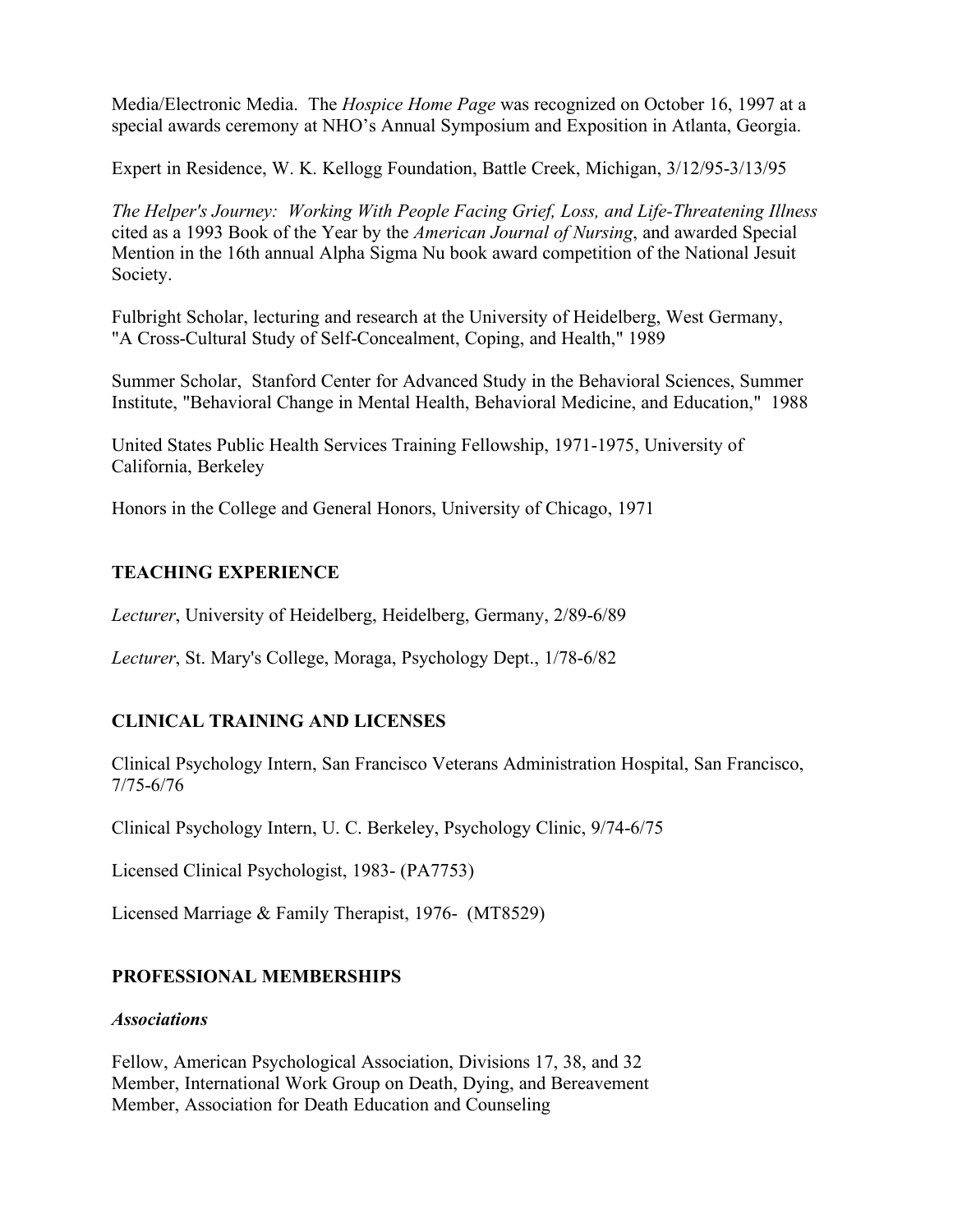### *Committees and Offices*

Member, American Psychological Association End of Life Issues and Care Advisory Panel, 2016-

Member, Advisory Panel for the American Psychological Association Ad Hoc Committee on End-of-Life Issues, March, 2001-2003

Founding Co-chair (with Dr. Carl Thoresen, Stanford University), Health Psychology Interest Group, Division 17, American Psychological Association, 8/87-6/90

Health Psychology Coordinator for Western Association for Counselor Educators and Supervisors, 9/85-9/87

Ad Hoc Committee on Aging, American Psychological Association, Division 17, 2/85-12/87

### *Editorial Boards*

Associate Editor, *American Journal of Health Promotion*, 6/87-6/92 Member, Editorial Advisory Board, *The Hospice Journal*, 6/91-12/99

#### *Boards and Advisory Committees*

Member, Professional Advisory Board, Hospice of the Valley, San Jose, CA, 9/07- present Member, Distance Education Committee, Association for Death Education and Counseling, 6/11-present Member, Board of Directors, California Hospice and Palliative Care Association, 12/07-6/09 Touchstone Advisory Council, Palo Alto, 1986-1996 Advisory Board, Visiting Nurse Association Hospice, Santa Clara, CA, 6/86-6/88 Health Behavior Education Committee for the School of Education, Stanford University, 4/85- 4/86

Advisory Board, O'Connor Hospital Home Health Care Agency, San Jose, 6/84-6/87 Board of Directors, Shanti Project, San Francisco, 1975-1978

## **PUBLICATIONS**

#### *Books*

Larson, D. G. (2007). *Autare chi soffre: Una guida per chi offre relazioni di aiuto a persone colpite da lutti e malattie terminali* (G. D. Vittorio, Trans.). Molfetta, Italy: Meridiana.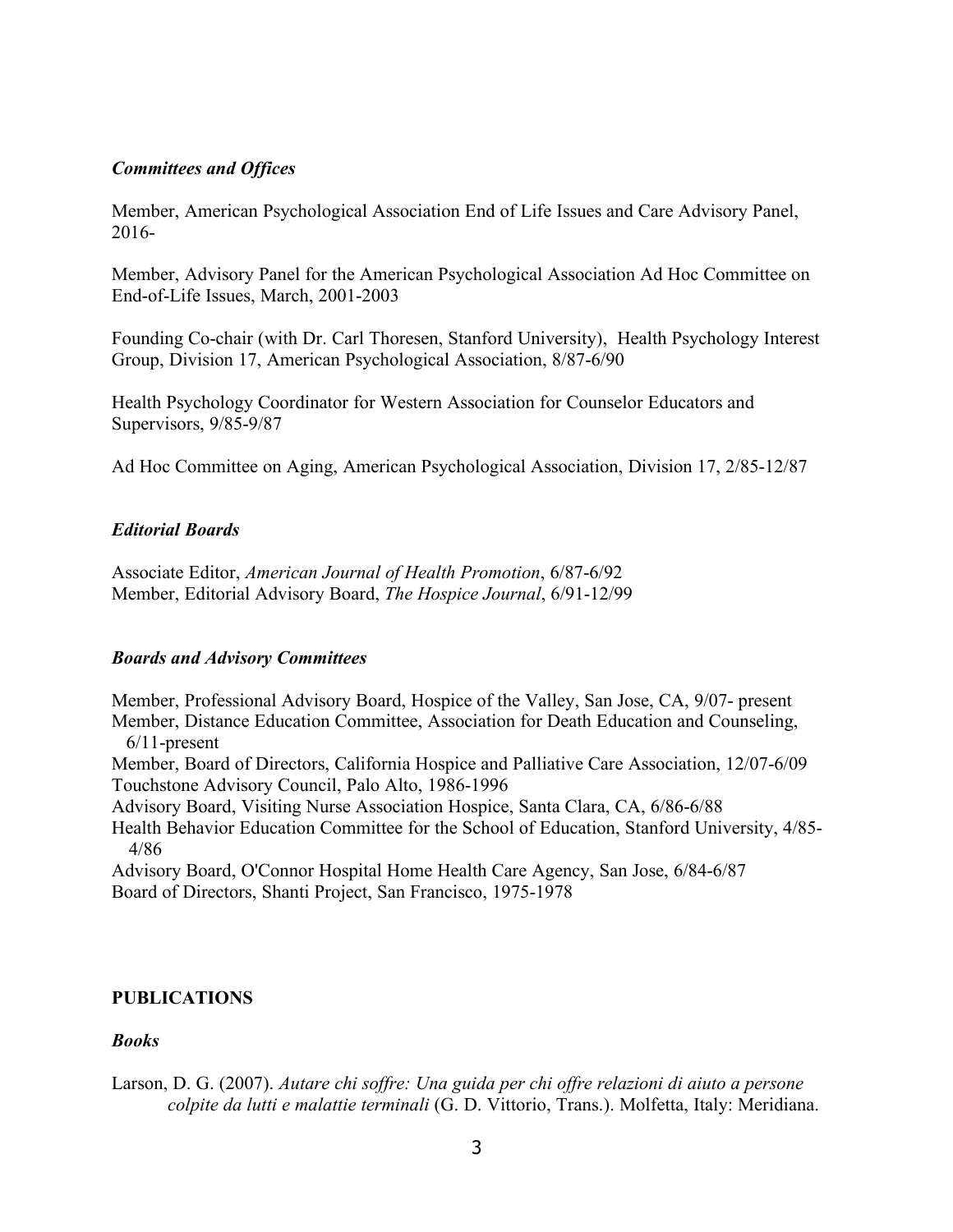Larson, D. G. (1993). *The helper's journey: Working with people facing grief, loss, and life-threatening illness.* Champaign, IL: Research Press

Larson, D. G. (Ed.). (1984). *Teaching psychological skills: Models for giving psychology away*. Monterey, CA: Brooks/Cole.

### *Chapters*

- Larson, D. G. (2013). A person-centred approach to grief counselling. In M. Cooper, M. OHara, P. F. Schmid, & A. Bohart (Eds.), *The handbook of person-centred psychotherapy and counselling* (2nd ed., pp. 313-326). New York: Palgrave Macmillan.
- Larson, D. G**.**, & Hoyt, W. T. (2007). The bright side of grief counseling: Deconstructing the new pessimism. In K. J. Doka (Ed.), *Living with grief: Before and after the death* (pp. 157-174). Washington, DC: Hospice Foundation of America.
- Larson, D. G., & Bush, N.J. (2006). Stress management for oncology nurses: Finding a healing balance. In R.M. Carroll-Johnson, L.M. Gorman, & N.J. Bush (Eds.), *Psychosocial nursing care along the cancer continuum* (2nd ed.) (pp. 587-601). Pittsburgh, PA: Oncology Nursing Society.
- Larson, D. G. (2000). Anticipatory mourning: Challenges for professional and volunteer caregivers. In T. A. Rando (Ed.), *Clinical dimensions of anticipatory mourning: Theory and practice in working with the dying, their loved ones, and caregivers* (pp. 379-395). Champaign, IL: Research Press.
- Larson, D. G. (1998). Foreword. In P. M. Camic & S. Knight (Eds.), *Clinical Handbook of Health Psychology : A Practical Guide to Effective Interventions* (pp. v-vii). Seattle: Hogrefe & Huber.
- Larson, D. G. (1998). Stress management for the oncology nurse: Finding the balance. In N. Gorman, N., N. J. Bush, & R. M. Carroll-Johnson (Eds.), *Psychosocial nursing along the cancer continuum* (pp. 449-459). Pittsburgh, PA: Oncology Nursing Press.
- Larson, D. G. (1984). Giving psychology away: The skills training paradigm. In D. G. Larson, (Ed.), *Teaching psychological skills: Models for giving psychology away* (pp. 1-18). Monterey, CA: Brooks/Cole.
- Korchin, S. J., & Larson, D. G. (1977). Form perception and ego functioning. In M. A. Rickers-Ovsiankina (Ed.) *Rorschach psychology* (pp. 159-187). New York: Krieger.

#### *Newspaper Series*

Larson, D. G. et al. (Eds.) (2001). Knight Ridder newspaper series *Finding our way: Living with dying in America.* Washington, D. C. Knight Ridder/Tribune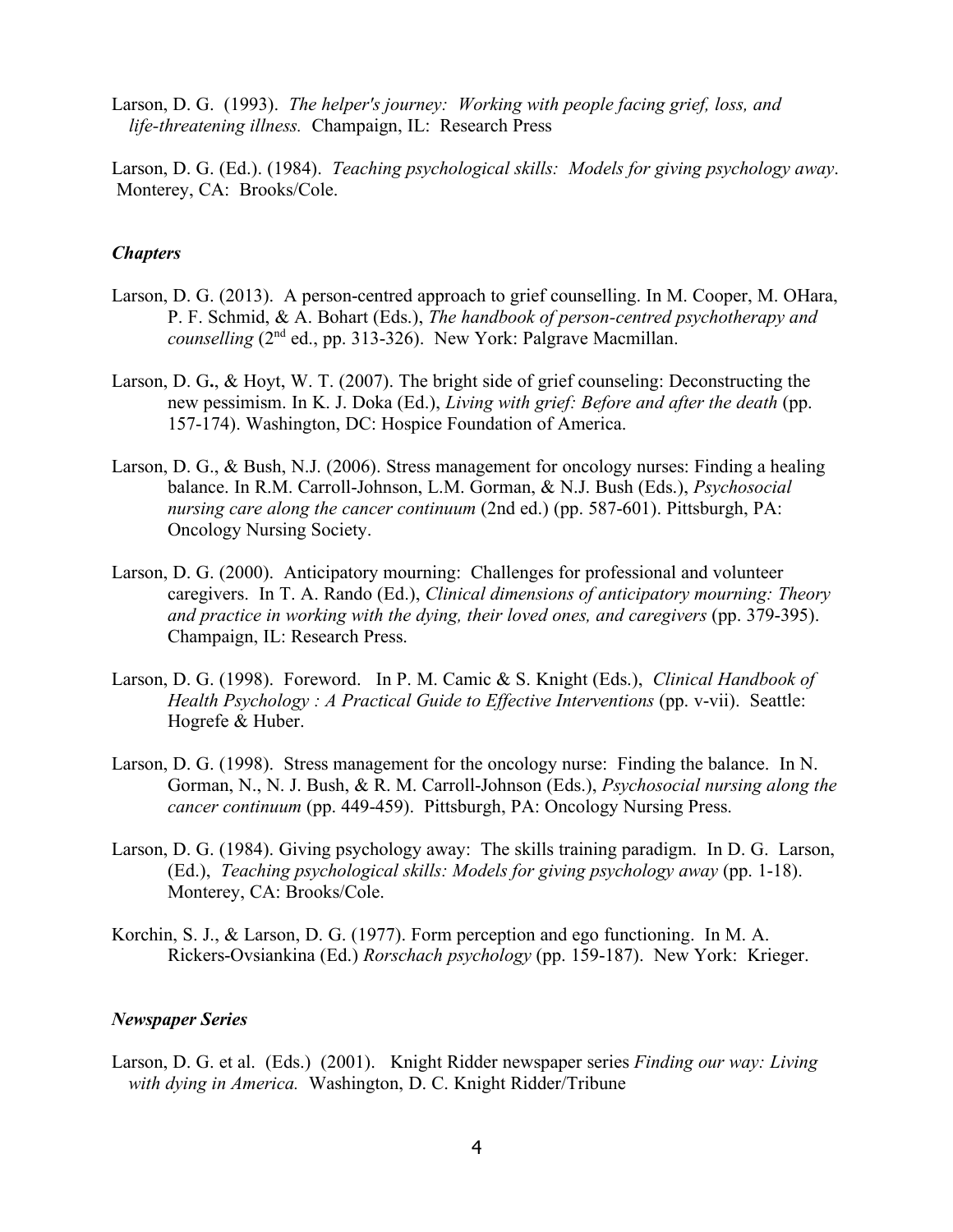#### *Articles and Other Publications*

- Hasson-Ohayon, I., Wertheim, R., Braun, M., Pizem, N., Shacham-Shmueli, E., Larson, D. G., & Goldzweig, G. (2017). Shame and guilt proneness, disclosure, and concealment among patients with cancer, caregivers, and healthy controls: Context dependency of central items and network characteristics. Manuscript submitted for publication.
- Masuda, A., Tully, E. C., Drake, C. E., Tarantino, N., Ames, A. M., & Larson, D. G. (2017). Examining self-concealment within the framework of psychological inflexibility and mindfulness: A preliminary cross-sectional investigation. *Current Psychology: A Journal for Diverse Perspectives on Diverse Psychological Issues, 36* (1), 184-191.
- Larson, D. G., & Chastain, R. L. (2016). Self-Concealment Scale (SCS). In V. Zeigler-Hill & T. K. Shackelford (Eds.), *Encyclopedia of personality and individual differences*. New York, NY: Springer.
- Larson, D. G., Chastain, R. L., Hoyt, W. T., & Ayzenberg, R. (2015). Self-concealment: Integrative review and working model. *Journal of Social and Clinical Psychology, 34*(8), 705-729.
- Larson, D. G. (2015). *Person-Centered Grief Counseling*, *Part 2*. Sage Video Counseling and Therapy Collection. Richmond, VA: Urquhart Publishing.
- Larson, D. G. (2015). *Person-Centered Grief Counseling*, *Part 1*. Sage Video Counseling and Therapy Collection. Richmond, VA: Urquhart Publishing.
- Larson, D. G. (March/April, 2014). Getting grief working: A guide for the new grief therapist. *New Therapist*, 25-29.
- Larson, D. G. (2014). Taking stock: Past contributions and current thinking on death, dying, and grief. *Death Studies*, *38*, (5), 349-352.
- Larson, D. G., Chastain, R. L., Hoyt, W. T., & Ayzenberg, R. (2014, August). Self-Concealment research and theory: An integrative review. In D. G. Larson (Chair), *Selfconcealment: Clinical and health-related consequences and mechanisms of action.*  Symposium conducted at the meeting of the American Psychological Association, Washington, DC.
- Hoyt, W. T., & Larson, D. G. (2010). What have we learned from research on grief counselling? Response to Schut and Neimeyer. *Bereavement Care*, *29*, 10-13.
- Larson, D. G., & Hoyt, W. T. (2009). Grief counseling efficacy: What have we learned? *Bereavement Care*, 28 (3), 14-19.
- Bernaud, J. L., & Larson, D. G. (2009). Significato, interesse e misura del concetto di dissimulazione nell'ambito del counseling. *Counseling: Giornale Italiano di Ricerca e Applicazioni, 2*(1), 39-57.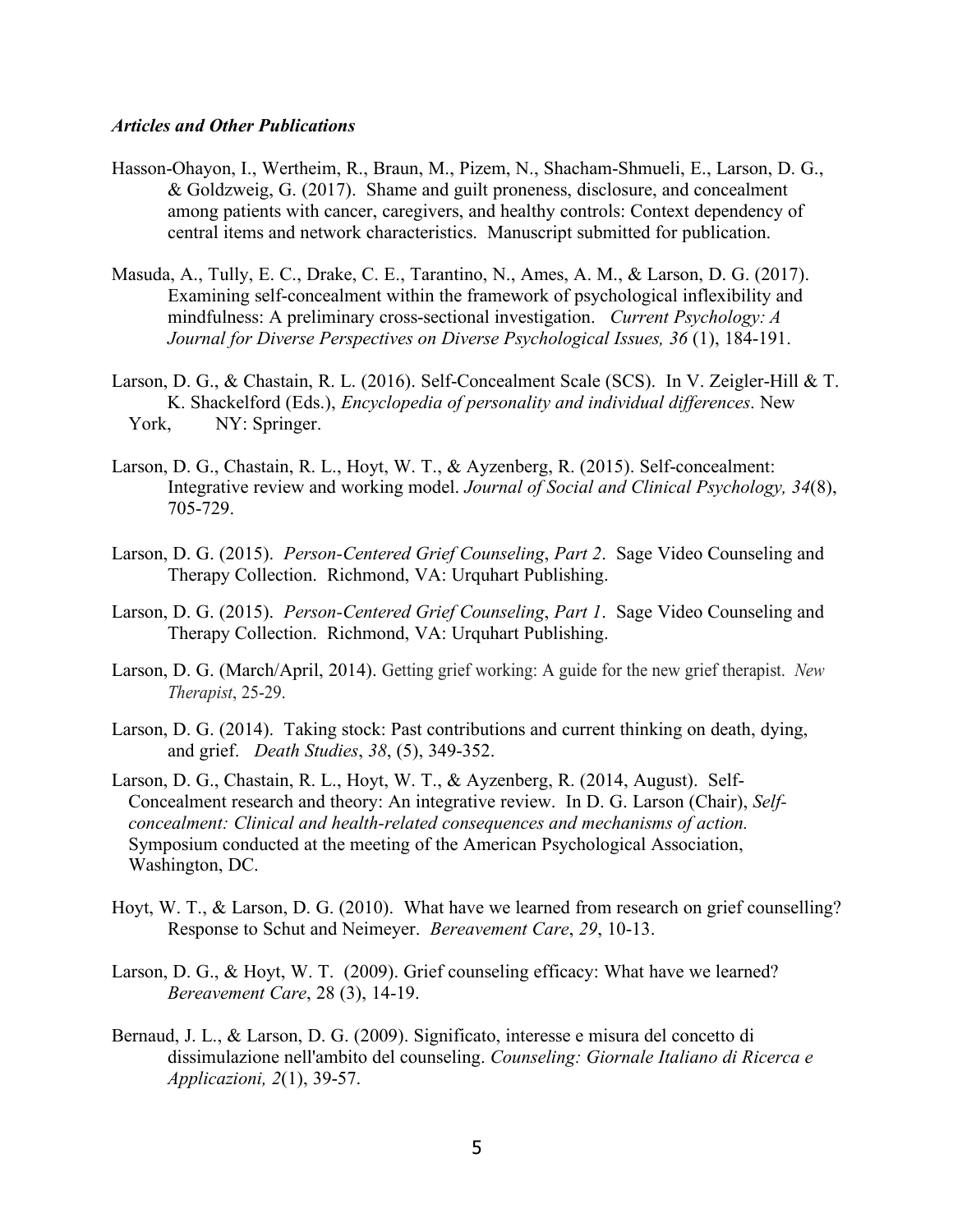- Hoyt, W. T., & Larson, D. G. (2008). A realistic approach to drawing conclusions from the scientific literature: Response to Bonanno and Lilienfeld (2007). *Professional Psychology: Research and Practice, 39*, 378-379.
- Larson, D. G., & Hoyt, W. T. (2007). What has become of grief counseling?: An evaluation of the empirical foundations of the new pessimism. *Professional Psychology: Research and Practice*, *38,* 347-355.
- Larson, D. G., & Hoyt, W. T. (2006, April). Deterioration effects in grief counseling: In search of the evidence. In S. Connor (Symposium Chair), Grief counseling: Can it be harmful? Symposium conducted at the  $7<sup>th</sup>$  Annual Clinical Team Conference and Scientific Symposium of the National Hospice and Palliative Care Organization, San Diego.
- Larson, D. G. (2006, March). Stress management in pediatric palliative and hospice care. *NHPCO ChiPPS Pediatric Palliative Care Newsletter*. Issue #4.
- Engelhardt, J. B., McClive-Reed, K. P., Toseland, R. W., Smith, T. L., Larson, D. G., & Tobin, D. R. (2006). Effects of a program for coordinated care of advanced illness on patients, surrogates, and healthcare costs: A randomized trial. *American Journal of Managed Care, 12*, 41-49.
- Larson, D. G. (2005). *Becky's Legacy*: More lessons. *Death Studies, 29,* 745-757.
- Haley, W. E., Larson, D. G., Kasl-Godley, J., Neimeyer, R., & Kwilosz, D. (2003). Clinical roles for psychologists in end-of-life care: Emerging models of practice. *Professional Psychology: Research and Practice*, *34* (6), 626-633.
- Larson, D. G. (2003, Issue 4).Stronger together: Reflecting on the hospice interdisciplinary team.Excerpts reprinted from *The Helper's journey: Working with people facing grief, loss, and life-threatening illness*. *Hospice and Palliative Care Insights.* Alexandria, VA: National Hospice and Palliative Care Organization.
- Pines, A. M., Ben-Ari, A., Utasi, A., & Larson, D. (2002). A cross-cultural investigation of social support and burnout. *European Psychologist, 7,* 256-264.
- Connor, S. R., Egan, K., Kwilosz, D., Larson, D. G., & Reese, D. (2002). Interdisciplinary approaches to assisting with end-of-life care and decision making. *American Behavioral Scientist, 46, 340-356.*
- Larson, D. G. (2002, August). Tough talk: Finding the words for living with loss. *Santa Clara Magazine*, 44, 12-15.
- Larson, D. G. (2001). It's time to talk: The most important conversations often are the most difficult to have. Article published as part of the Knight Ridder newspaper series *Finding our way: Living with dying in America. A*ppeared in approximately 160 newspapers, including the *Philadelphia Inquirer*, and locally in the *Monterey Herald*, *Santa Cruz Sentinel*, and the *San Jose Mercury News*.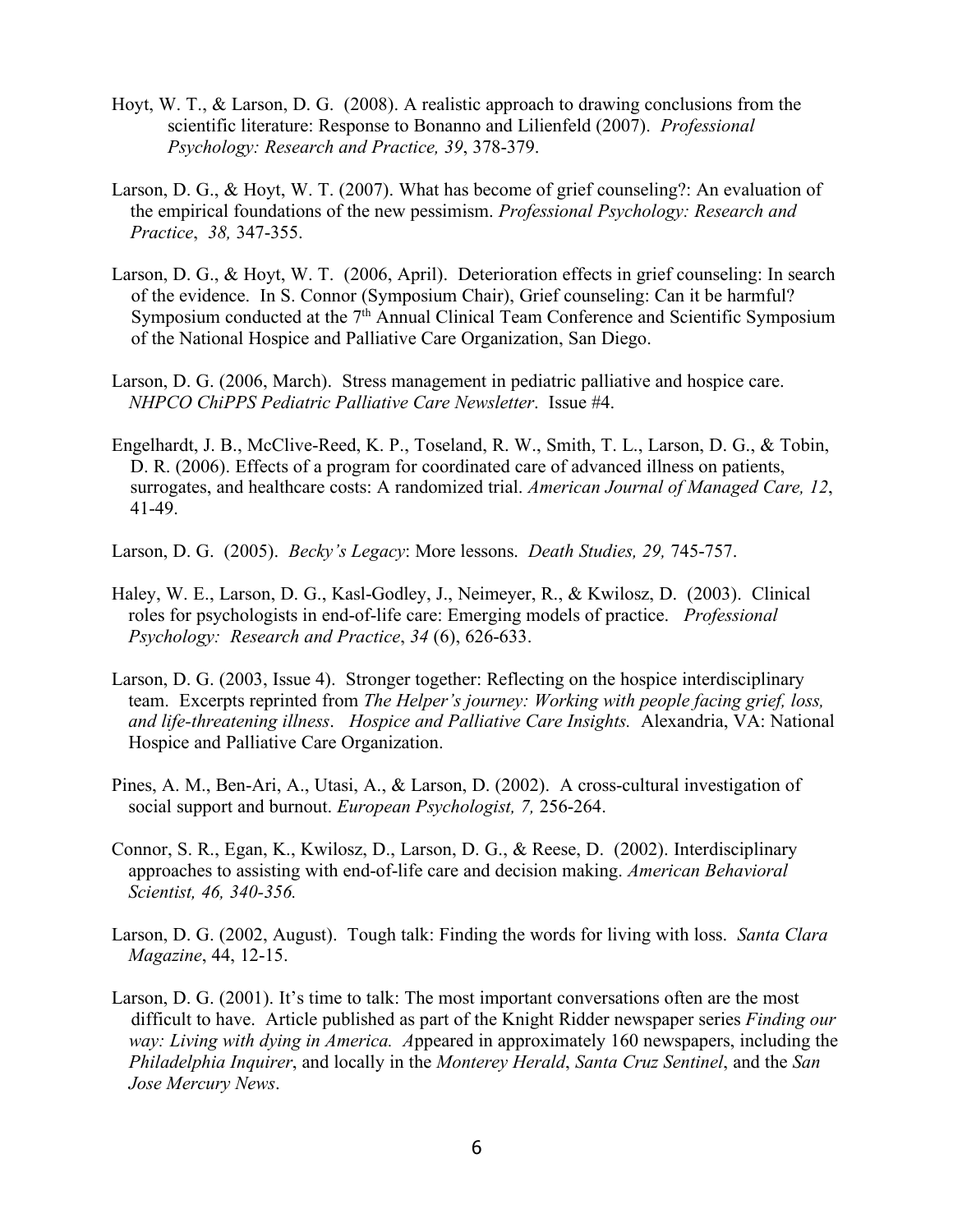- Larson, D. G., & Tobin, D. R. (2000). End-of-life conversations: Evolving practice and theory. *JAMA*, *284*, 1573-1578.
- Tobin, D.R., & Larson, D. G. (2000). *Advanced illness coordinated care program training manual.* Albany, New York: Life Institute.
- Larson, D. G. (1997). Caring that empowers: Meeting the needs of overwhelmed clients [Review of the book *The power to care: Clinical practice effectiveness with overwhelmed clients*]. *Death Studies, 21*, 203-208.
- Larson, D. G. (1993). Self-concealment: Implications for stress and empathy in oncology care. *Journal of Psychosocial Oncology*, *11*, 1-16.
- Larson, D. G. (1992). The challenge of caring in oncology nursing. *Oncology Nursing Forum*, *19*, 857-861.
- Larson, D. G. (author and presenter), & Mulpeters, P. M. (Executive Producer). (1991). *The caring helper: Skills for caregiving in grief and loss* [Videotape film]. Menlo Park, CA: Catholic Television Network.
- Larson, D. G. (1991, Summer). The codependent caregiver: A dangerous myth? *Hospice*, 17- 19. Reprinted in (1991, Summer) *Santa Clara Magazine*, pp. 46-47.
- Larson, D. G., & Chastain, R. L. (1990). Self-concealment: Conceptualization, measurement, and health implications. *Journal of Social and Clinical Psychology*, *9*, 439-455.
- Hoy, A. M., Martinson, I. M., Aakre, M, Adams, D. W., Bates, T., Benoliel, J. Q., Gjertsen,E., Henteleff, P., Larson, D. G., Narks, M. D., O'Connor, P. M. (1989). International work group on death, dying, and bereavement checklist for international consultation in hospice care. *Death Studies*, *13*, 323.
- Larson, D. G. (1987). Helper secrets: Internal stressors in nursing. *Journal of Psychosocial Nursing and Mental Health Services*, *25*, 20-27.
- Larson, D. G. (1986). Seeking support: Questions to Dr. Dale Larson. *Hospice Team Quarterly*, *1*(1), 6.
- Larson, D. G. (1986). Seeking support: Questions to Dr. Dale Larson. *Hospice Team Quarterly*, *1*(2), 6.
- Larson, D. G. (1986). Developing effective hospice staff support groups: Pilot test of an innovative training program. *Hospice Journal*, *2*(2), 41-55.
- Larson, D. G., & Cook, R. E. (1985). Life skills training in education. *Journal of Group Psychotherapy, Psychodrama, and Sociometry*, *38*, 11-22.
- Larson, D. G. (1985). Helper secrets: Invisible stressors in hospice work. *American Journal of Hospice Care*, *2*, 35-40.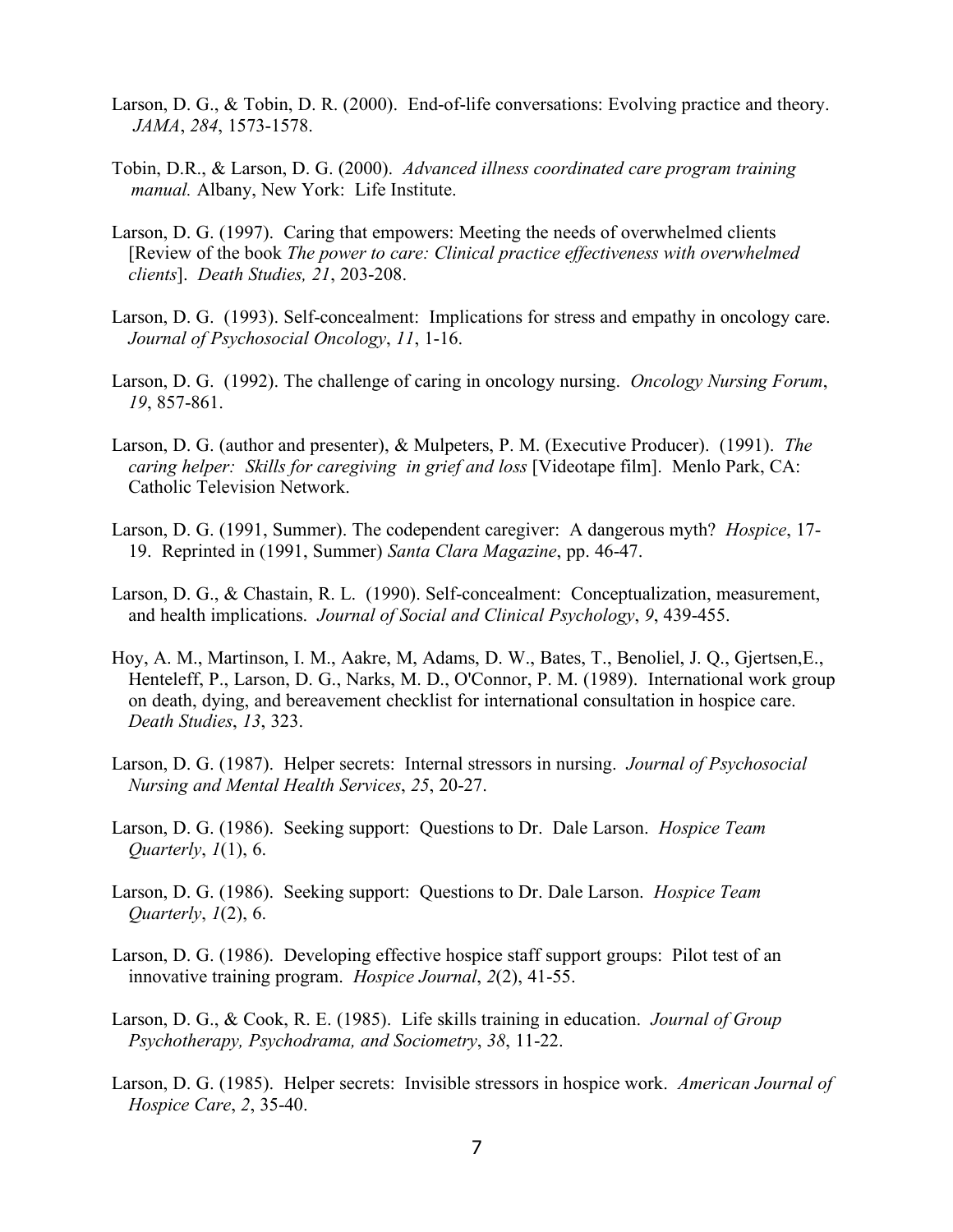- Larson, D. G. (1985). Giving psychology away: A skills training paradigm. *Santa Clara Magazine*, *27*, 23-26.
- Larson, D. G. (Speaker). (1985). *Caring for caregivers: A training program for hospice and oncology staff support groups*. San Francisco: California Department of Mental Health.
- Garfield, C. A., Larson, D. G., & Schuldberg, D. (1982). Mental health training and the hospice community: A national survey. *Death Education*, *6*, 189-204.
- Larson, D. G. (Producer), Garfield, C. A. (Producer), & Weeks, W. H. (Director). (1981). *Hospice Encounters: A Mental Health Training Film* [film] San Francisco: Auric Films.
- Singer, M. T., & Larson, D. G. (1981). Borderline personality and the Rorschach test. *Archives of General Psychiatry*, *38*, 693-698.
- Larson, D. G. (1980). Therapeutic schools, styles, and schoolism: A national survey. *Journal of Humanistic Psychology*, *20*, 3-20.
- Platt, D., Holzman, P. S., & Larson, D. (1971). Individual consistencies in kinesthetic figural after-effects. *Journal of Perceptual and Motor Skills*, *32*, 787-795.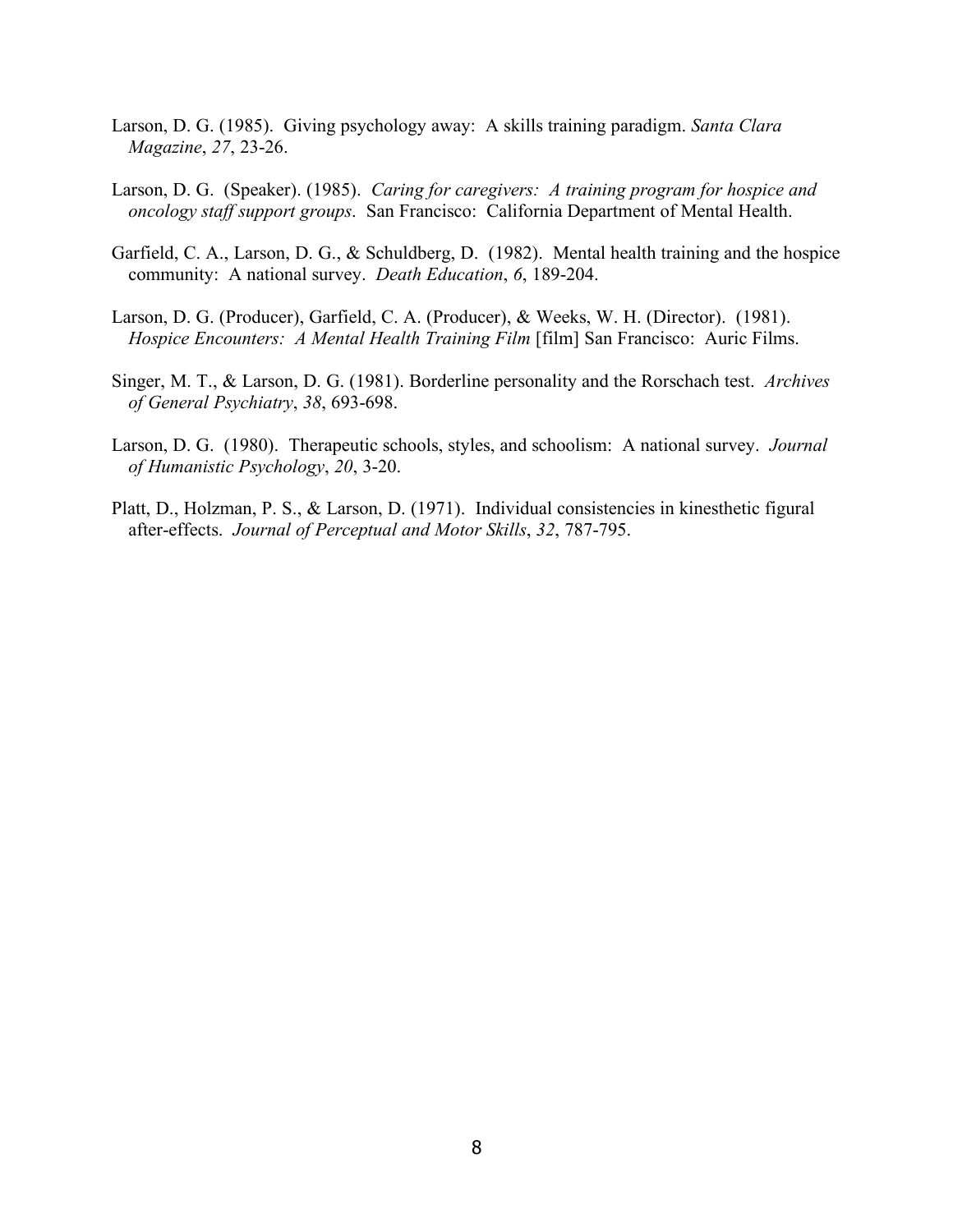# *Selected Presentations*

Plenary presentation ("Beyond Burnout: Enhancing Resilience"). The Challenge of Caring"), 12<sup>th</sup> Annual Caring Coalition Conference, Jewish Hospice and Chaplaincy Network, Detroit, MI, 3/27/19

Concurrent presentation ("The Tasks of Grieving and the Tasks of Counseling") with William Worden, Association for Death Education and Counseling, Atlanta, GA, 4/1///19

National webinar ("Disenfranchised Grief"), with Kenneth J. Doka, Hospice Foundation of America, 10/16/18

National webinar ("A Person-Centered/Emotion-Focused Approach to Grief Counseling"), Association for Death Education and Counseling, 10/10/18

Preconference presentation ("Beyond Burnout: Finding Balance, Transforming Stress"), Association for Death Education and Counseling  $40<sup>th</sup>$  Annual Conference, Pittsburgh, PA, 4/25/18

Medical seminar ("Moral Distress"), Kaiser Permanente Homestead, Santa Clara, CA, 11/9/17

National webinar ("Helping Mourners Deal with Jealousy, Guilt, and Shame in Bereavement"), with Kenneth J. Doka, Hospice Foundation of America, 10/17/17

Keynote address ("Secrets at the End of Life"), 2017 National Hospice and Palliative Care Organization Interdisciplinary Conference, San Diego, CA, 9/20/17

2017 Australian Centre for Grief and Bereavement International Educator Tour ("Getting Grief Working: An Integrative Person-Centered Approach to Counseling for Grief and Loss," and "Secrets in Grief Counseling and End-of-Life Care: Making the Invisible Visible"), Melbourne, Brisbane, Sydney, AU, 6/19/17-6/27/17

Preconference all-day workshop ("The Helper's Journey 2.0: Working With People Facing Grief,

Loss, and Life-Threatening Illness"), Association for Death Education and Counseling, Portland, Oregon, 4/5/17

Keynote address ("The Human Side of Health Care"), 2017 Minnesota Network of Hospice and Palliative Care, Minneapolis, MN, 4/3/17 (900 professionals in attendance)

Concurrent session ("Secrets at the End of Life"), 2017 Minnesota Network of Hospice and Palliative Care, Minneapolis, MN, 4/3/17

National webinar ("On the Edge of a Cliff: Coping with Stress and Compassion Fatigue"), National Hospice and Palliative Care Organization, 10/13/16

National webinar ("Grief: Finding Your Own Path, a New Perspectives Program"), with Kenneth Doka, Hospice Foundation of America, 9/20/16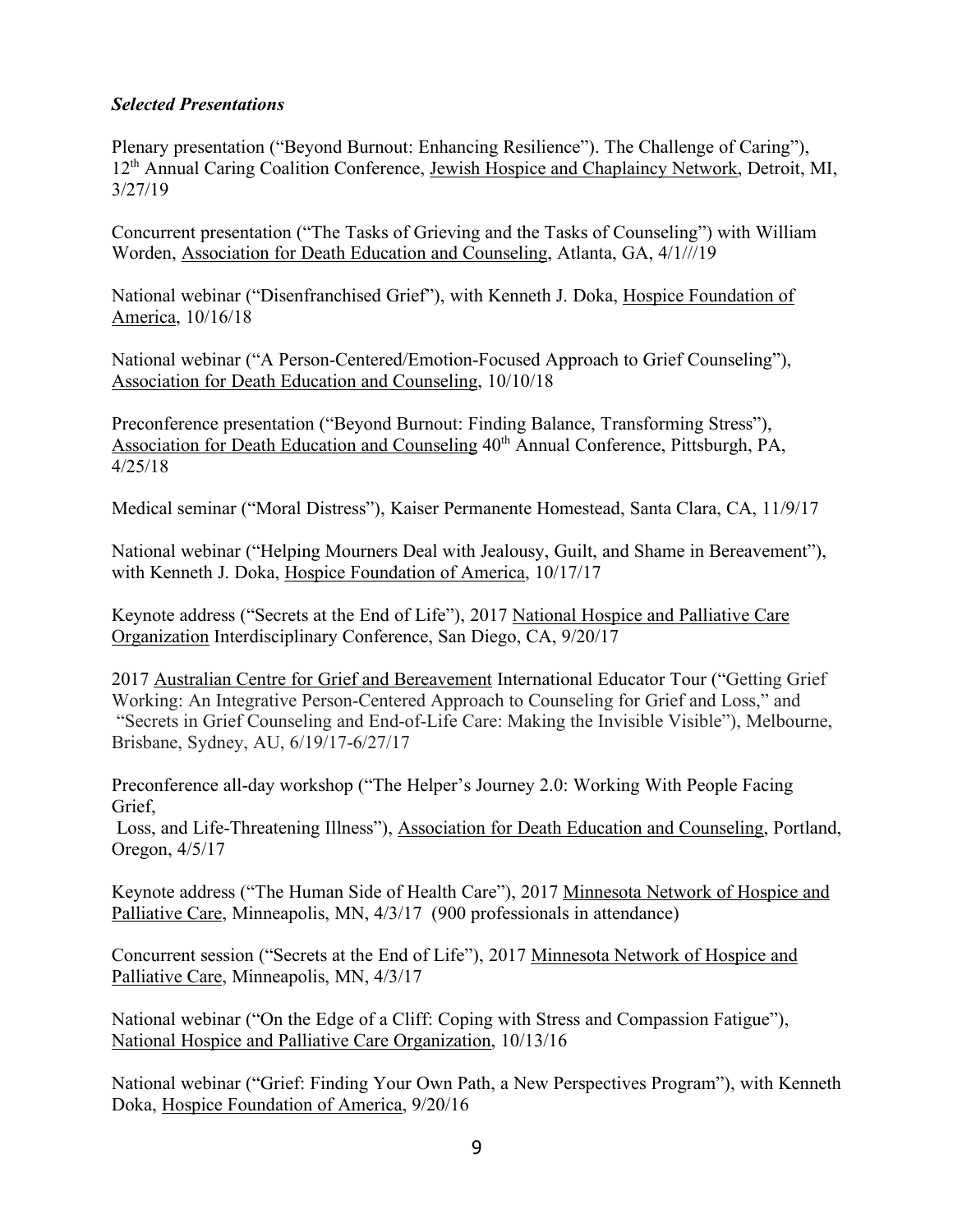National webinar ("Secrets in Grief Counseling and End-of-Life Care"), Association for Death Education and Counseling, 8/17/16

Symposium Chair ("Self-Concealment and Sincerity: Effects on Health and Psychotherapy") W. T. Hoyt, M. Love, K. Sargent, & A. Kelly), American Psychological Association Annual Convention, Denver, CO, 8/6/16.

Paper presentation ("Secrets and Self-Concealment: From Jourard and Shlien to the Present Day"), World Association for Person Centered and Experiential Psychotherapy & Counseling, New York, NY, 7/23/16.

Workshop presentation ("A Person-Centered Approach to Grief Counseling"), World Association for Person Centered and Experiential Psychotherapy & Counseling, New York, NY, 7/23/16

Workshop presentation ("Secrets, Lies, and Psychotherapy"), with B. Farber, & M. Love, World Association for Person Centered and Experiential Psychotherapy & Counseling, New York, NY, 7/23/16

Plenary presentation **("**The Human Dimension in Health Care, Challenges of Person-Centered End-of-Life-Care"), Hospice of the Valley and the School of Education and Counseling Psychology, *9th Annual Compassion in Action Conference*, Santa Clara, CA, 3/24/16

Conversation hour presentation ('The Evolution of Self-Concealment Research and Theory: From Jourard to the Present Day"), Division 32, American Psychological Association Annual Convention, Toronto, Canada, 8/8/15

Online program ("Grief: What Helps When It Hurts"), Hospice Foundation of America, with Kenneth Doka. Program made freely available to the public, 10/14

Lectures ("Secrets in the Helping Professions" and "The Helper's Journey"), the Tidewell Expert Speaker Series, cosponsored by University of South Florida and Tidewell Hospice, Sarasota, FL 8/19/14-8/20/14

Symposium Chair ("Self-Concealment: Clinical and Health-Related Consequences and Mechanisms of Action," with A. Masuda, A. Uysal, B. Farber, A. Kelly) and presenter ("Self-Concealment Research and Theory: An Integrative Review"), American Psychological Association Annual Convention, Washington, DC, 8/8/14

Symposium Discussant ("Continuing relevance of person-centered therapy—New insights, new directions," with M. Cooper, B. Vivino, A. Bohart), American Psychological Association Annual Convention, Washington, DC, 8/7/14

Lectures ("Secrets at the end of life," and "Meeting the challenge of caring: An integrative person-centered approach to grief counseling"), at the 10<sup>th</sup> International Conference on Grief and Bereavement in Contemporary Society, Hong Kong, China, 6/11/14-6/14/14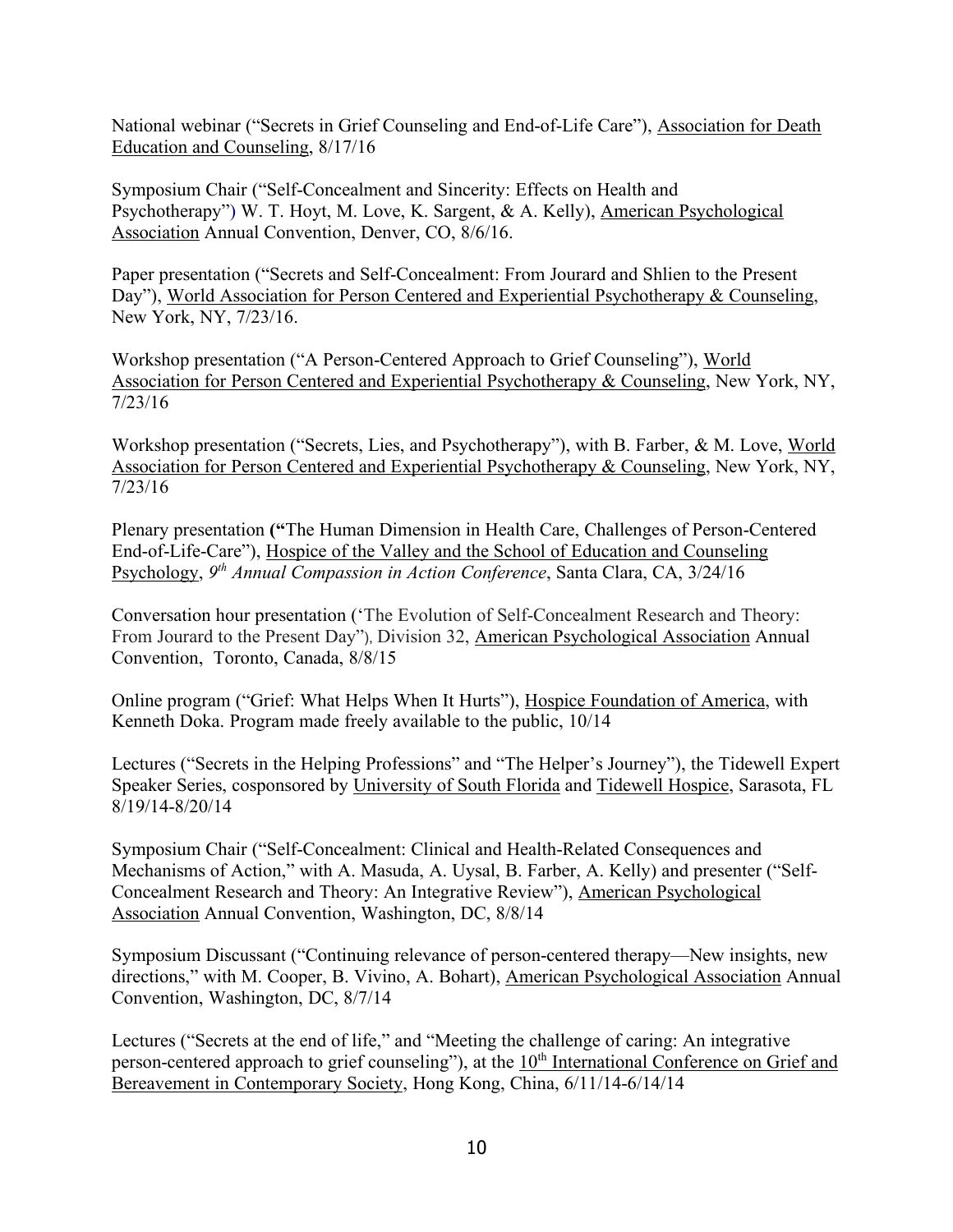Seminar ("Secrets at the End of Life"), Family Services of Santa Cruz, Santa Cruz, CA, 4/26/14

Webinar ("Secrets at the End of Life"), Association for Death Education and Counseling, 4/16/14

Plenary presentation ("The Challenge of Caring"), 7<sup>th</sup> Annual Caring Coalition Conference, Jewish Hospice and Chaplaincy Network, Detroit, MI, 3/19/14

Keynote presentation ("The Human Side of Healthcare"), Annual Assembly of the American Academy of Hospice and Palliative Medicine and Hospice and Palliative Nurses Association, San Diego, CA, 3/14/14

All-day seminar ("Secrets at the End of Life"), Minnesota Coalition for Death Education and Support, Minneapolis, MN, 10/4/13

Lecture ("The Helper in Us All: Hospice Volunteerism and the Helper's Journey"), Hospice and Palliative Care Association of Iowa, Altoona, IA, 9/13/13

Leader, all-day retreat ("The Hospice Journey and the Challenge of Caring"), Hospice Maui, Wailuku, Hawaii, 8/7/13

Symposium Chairperson ("Secrets and Health: New Insights into How Concealment and Disclosure Affect Well-Being"), with James W. Pennebaker, Andreas Wismeijer, Barry A. Farber, & Anita E. Kelly, 2013 American Psychological Association Annual Convention, Honolulu, HI, 7/31/13

Poster presentation ("Effects of Analytic Choices on Conclusions in Meta-Analysis: A Case in Point"), with William T. Hoyt and Aaron C. Del Re, 2013 American Psychological Association Annual Convention, Honolulu, HI, 8/3/13

Workshop ("The Helper's Journey: Counseling for Grief, Loss, and Trauma"), National Center for Death Education Summer Institute on Grief and Loss, Newton, MA, 7/22/13

Lecture ("Secrets at the End of Life"), 35th Annual Conference of the Association for Death Education and Counseling, Hollywood, CA, 4/24/13

Lecture ("A Person-Centered Approach to Grief Counseling"), 27th Meeting of the International Work Group on Death, Dying, and Bereavement, Victoria, BC, Canada, 4/30/13

Lecture ("Old Wine in New Wineskins: Western Psychology Meets Buddhist Thought and Practice"), Australian Association of Buddhist Counsellors and Psychotherapists, Sydney, Australia, 3/2/13

Keynote presentation ("Grief and Grief Counseling Today: Controversy, Evidence, and Implications for Clinical Practice"), Australian Psychological Society conference, Melbourne, Australia, 2/23/2013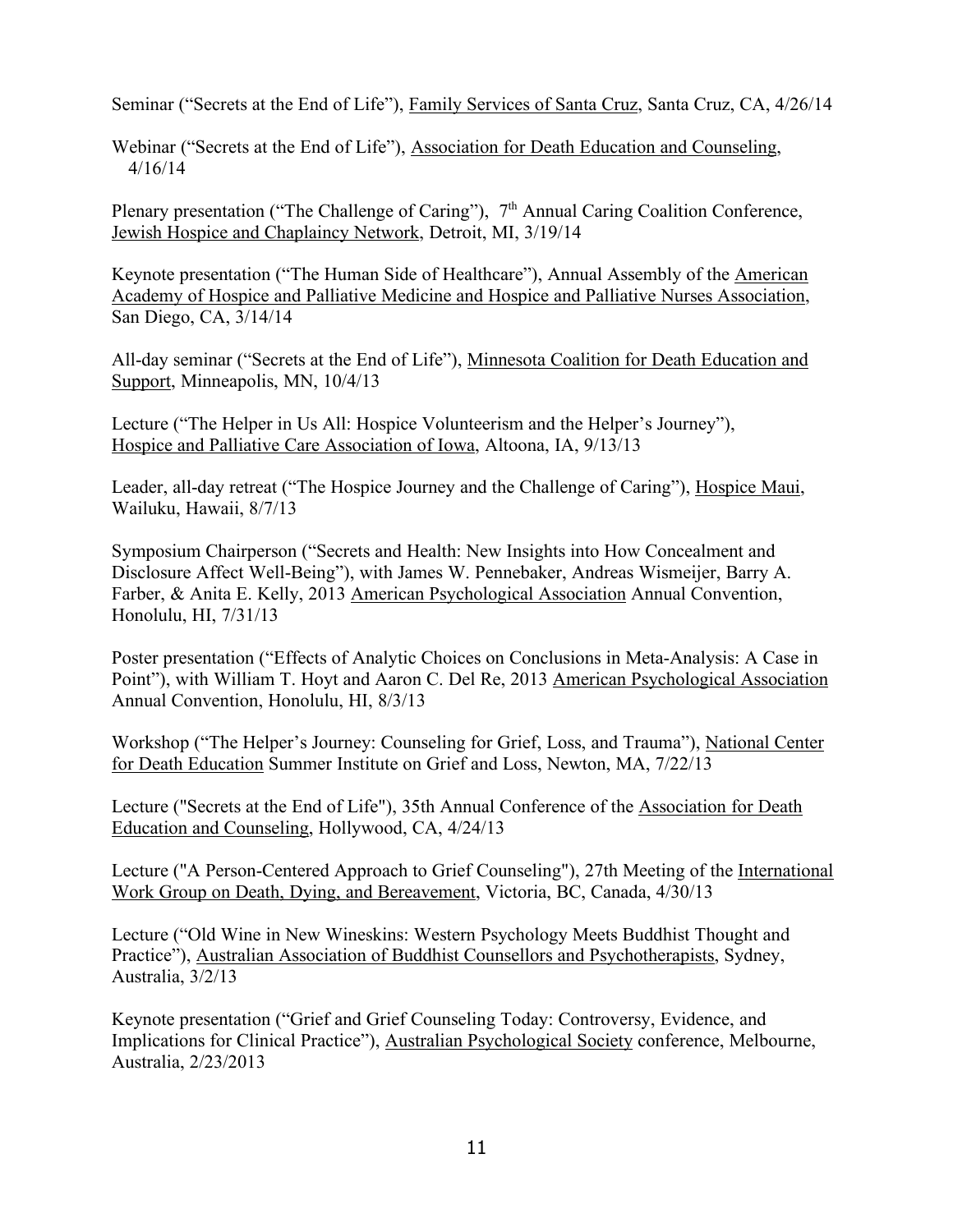Webinar presentation ("The Challenge of Caring: On Compassion Fatigue, Resilience and Healing"), National Hospice and Palliative Care Organization, 11/15/2012

Master Lecture **("**The Hospice Journey and the Challenge of Caring"), 2012 California Hospice and Palliative Care Association Annual Conference, Santa Clara, CA, 10/5/2012

Seminar and Retreat **("**The Hospice Journey and the Challenge of Caring"), day-long event for VNS Hospice and Palliative Care of NYC, 250 staff in attendance, Riverside Church, New York City, NY, 10/4/2012

Plenary address ("The Challenge of Caring: Putting Your Empathy to Work Without Burning Out"), at the 5<sup>th</sup> Annual *Compassion in Action* conference, Santa Clara University and Hospice of the Valley, Santa Clara, CA, 3/30/3012

Specialty Pre-Conference Workshop ("The Helper's Journey: Counseling for Grief, Loss, and Life-Threatening Illness"), 34<sup>th</sup> Annual Association for Death Education and Counseling Conference, Atlanta, GA, 3/27/2012

Plenary address ("The Art of Empowering Listening") at *On My Terms: Patient-Centered Care*, the 2012 Caring Coalition Conference, Detroit, MI, 3/20/2012

Keynote Address ("Beyond Compassion Fatigue and Burnout: Strengthening Resilience in the Hospice Team"), New Jersey Hospice and Palliative Care Organization Annual Conference, Eatontown, NJ, 10/10/2011

Lecture ("Working With People Facing Grief, Loss, and Life-Threatening Illness") in *From Pulpit to Bedside Seminar*, Visiting Nurse Service of New York, 10/28/2011

Seminar and Retreat **("**The Hospice Journey and the Challenge of Caring"), day-long event for VNS Hospice and Palliative Care of NYC, 225 staff in attendance, New York City, NY, 10/27/2011

Webinar presentation ("The Challenge of Caring: On Compassion Fatigue, Resilience and Healing"), Association for Death Education and Counseling, 10/19/2011

Concurrent presentations ("The Bright Side of Bereavement Care: Putting Lessons from Research and Practice to Work in Your Program," and "Beyond Compassion Fatigue and Burnout: Strengthening Resilience in the Hospice Team") at the National Hospice and Palliative Care Organization 12<sup>th</sup> Clinical Team Conference and Pediatric Intensive, San Diego, CA, 10/6/2011

Expert Panelist, "Beyond Kübler-Ross: New Perspectives on Death, Dying, and Grief," Hospice Foundation of America Fall, 2011 Educational Program, Washington, DC. DVD of the program distributed to hundreds of organizations worldwide

Symposium Chair ("To Tell or Not to Tell: Self-Concealment, Honesty, and Authenticity in Close Relationships"), with Anita E. Kelly, John Pachankis, Justin J. Lehmiller, and Amy B. Brunell, American Psychological Association Annual Convention, Washington, DC, 8/5/2011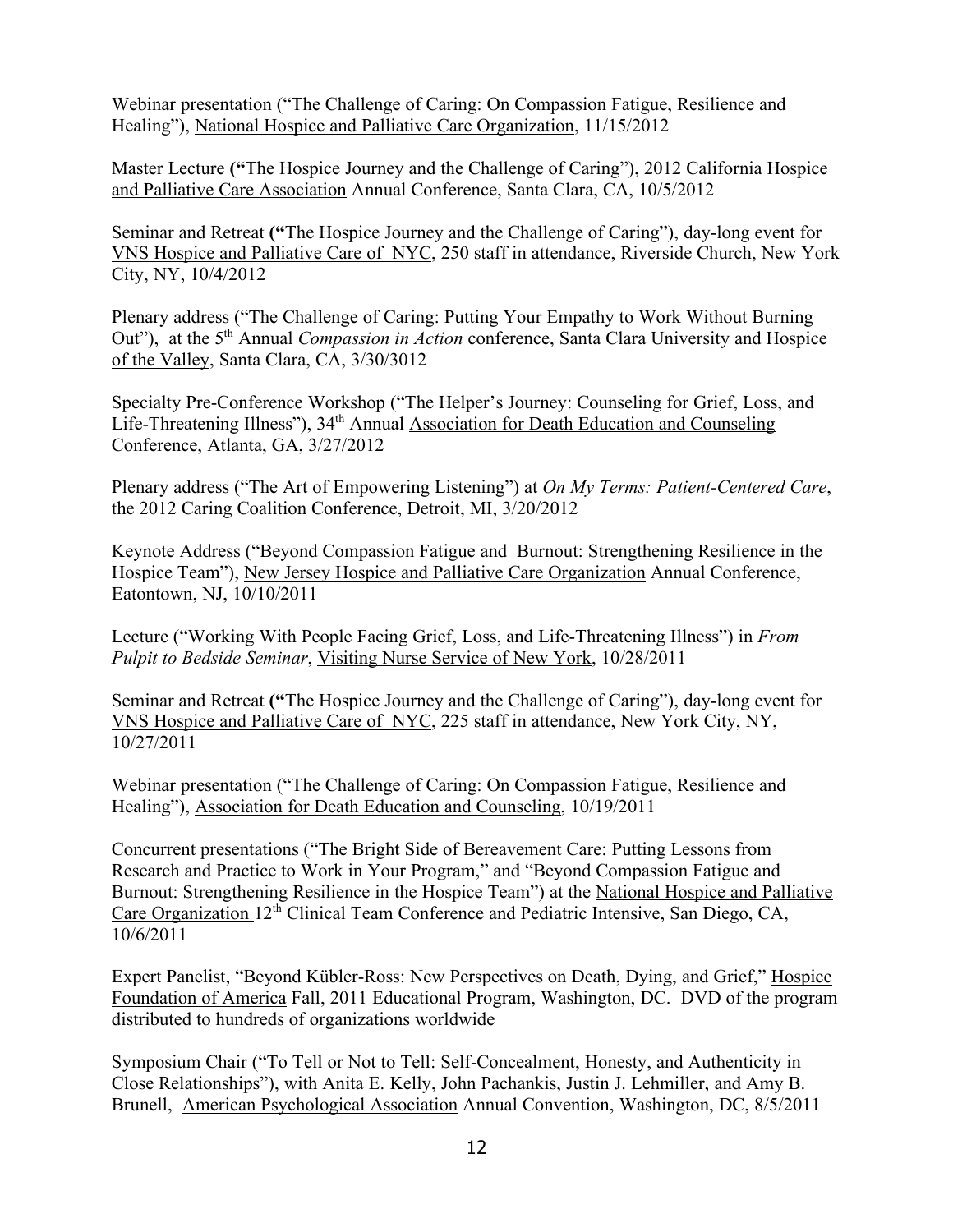Symposium Chair ("Couples with Multiple Caregiving Responsibilities and the Work-Family Interface"), with Ayala M. Pines, Leslie B. Hammer, and Tamar Icekson, American Psychological Association Annual Convention, Washington, DC, 8/6/2011

Lecture ("Person-Centered Grief Counseling"), Conversation Hour, American Psychological Association Annual Convention, Washington, DC, 8/4/2011

Panel presentation ("A New Look at the Evidence: Grief Counseling is Effective") with William T. Hoyt and Aaron C. Del Re at the Association for Death Education and Counseling International Conference on Grief and Bereavement in Contemporary Society, Miami, FL, 8/23/2011

Workshop presentation ("Helper Secrets: From the Fallacy of Uniqueness to Solid Support"), at the Association for Death Education and Counseling International Conference on Grief and Bereavement in Contemporary Society, Miami, FL, 8/23/2011

Lecture ("Secrets at the End of Life: On Truth and Transformation in Life's Final Moments"), at The Florida Hospices and Palliative Care 2011 Forum, *The Heart and Science of Caring*, Orlando, FL, 5/6/2011

Keynote presentation ("The Journey of Compassion") at The Florida Hospices and Palliative Care 2011 Forum, *The Heart and Science of Caring*, Orlando, FL, 5/6/2011

Symposium Chair, "Self-Concealment in Sexual Minorities:: Health Implications and Evolving Theory" with Margaret Rosario, Eric Schrimshaw, Craig Fuller, and John Pachankis, American Psychological Association Annual Convention, San Diego, CA, 8/14/2010

Symposium Chair ("Global Multicultural Teams: A Psychological, Organizational, and Cultural Perspective") with Ayala Pines, Nurit Zaidman, Catherine Cramton, and Tine Koehler, American Psychological Association Annual Convention, San Diego, CA, 8/13/2010

Lecture ("Tough Talk: End-of-Life Conversations, Secrets, and Mourning in Families Facing Life-Limiting Illness and Death") at St. Mary's Medical Center, Duluth, MN, 10/29/2009

Fellows Presentation ("Living With Dying in America: Psychology's Evolving Role") at the 2009 American Psychological Association Convention, Toronto, Canada, 8/7/2009

Psychiatry Grand Rounds ("End-of-Life Conversations: Providing Safe Conduct for Patients and Surviving Family Members") at Alta Bates Summit Medical Center, Berkeley, CA, 2/2/2009

Keynote Presentation ("A Person-Centered Approach to End-of-Life Care: Learning from our Mistakes") at the European Association of Client-Centered Psychotherapy and the Person-Centered Approach, *Learning from our errors: Mistakes as teachers*. Naples, Italy, 10/10/2008

Symposium Chair ("A New Look at Grief: Evidence on Process and Treatment Outcome") at the 2008 American Psychological Association Convention, Boston, MA, 8/16/2008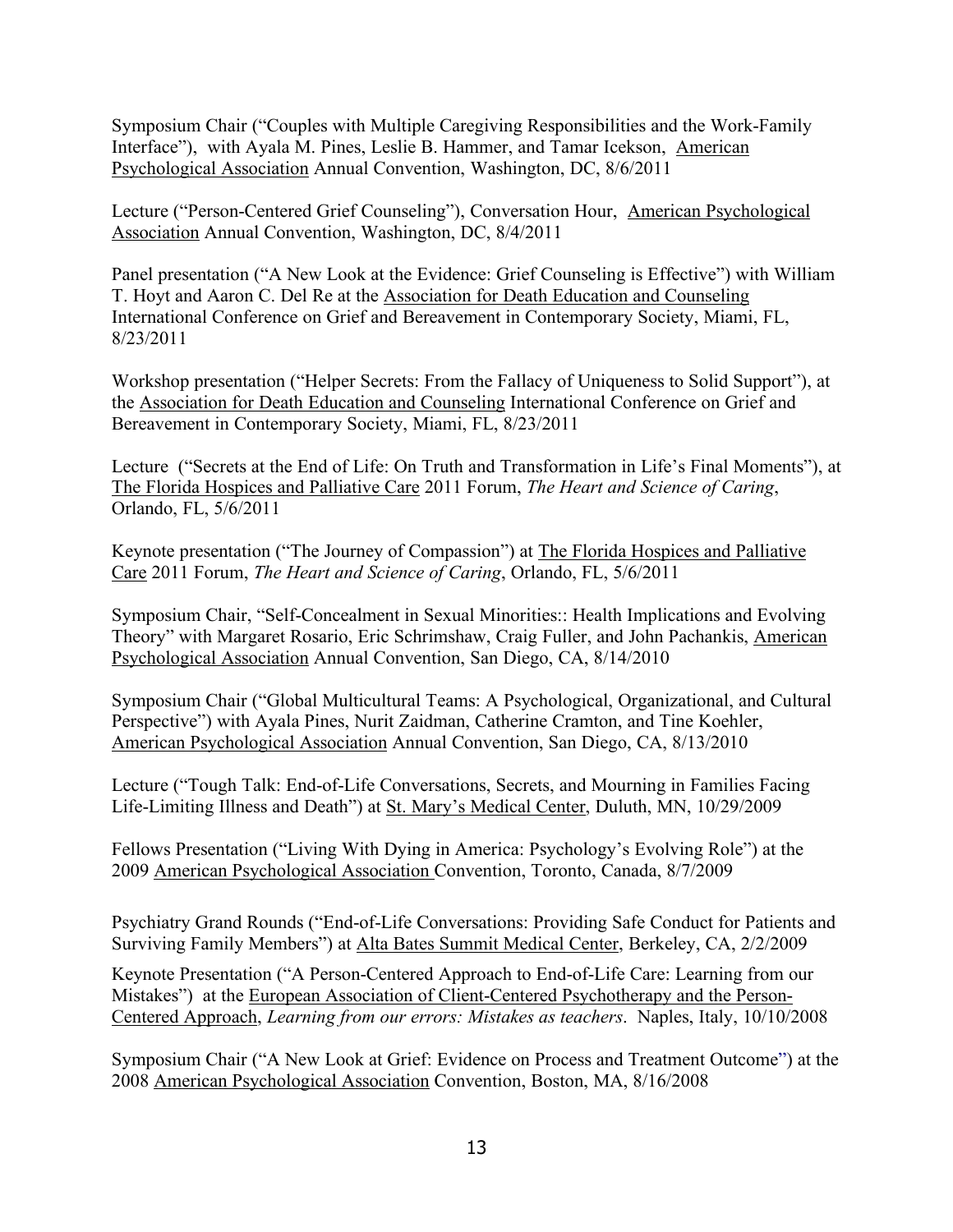Keynote presentation ("The Hospice Journey: Personal, Team, and National Challenges") at the Annual Conference of the Michigan Hospice and Palliative Care Organization, Bay City, MI, 4/30/2008

Concurrent presentations ("Purpose, Passion and Performance in End-of-Life Work: The Inner Journey", and "What Has Become of Grief Counseling? An Evaluation of the Empirical Foundations of the New Pessimism") at the 8<sup>th</sup> Clinical Team Conference of the National Hospice and Palliative Care Organization, New Orleans, LA, 12/1/2007

Keynote presentation ("The Helper's Journey: Working with People Facing Grief, Loss, and Life-Threatening Illness") and concurrent presentation ("Grief Counseling Today: Hot Topics and Cool Skills") at the New Jersey Hospice and Palliative Care Organization annual conference, Learning Experiences in End-of-Life Care, Eatontown, NJ, 11/7/2007

Plenary presentation ("The Helper's Journey and the Challenge of Caring") at the Kara conference, *Good Grief: The Helper's Journey*, Palo Alto, CA, 11/2/2007

Keynote presentation ("The Caregiver's Journey: Risks, Resilience, and Rewards") at the Trinity Health Systems *Spirituality and Health Conference,* Rock Island, IL, 10/26/2007

Symposium presentation ("Deterioration effects in grief counseling: What went wrong?") at the 2007 American Psychological Association Convention, San Francisco, CA, 7/18/2007

Symposium Chair ("Self-Concealment and Secret Keeping: Implications for Counseling and Mental Health") at the 2007 American Psychological Association Convention, San Francisco, CA, 7/17/2007

Concurrent presentation ("The Bright Side of Grief Counseling: Deconstructing the New Pessimism") at the National Hospice and Palliative Care Convention, *Caring for Mind, Body, and Spirit,* Albuquerque, New Mexico, 7/30/2007

All-day program ("The Helper's Journey: Working with People Facing Grief, Loss, and Life-Threatening Illness") at the 2006 Regina Palliative Bereavement Care Conference, Regina Palliative Care Inc., Regina, Saskatchewan, Canada, 10/23/06

Keynote presentation ("Stress Management in End-of-Life Care: From Burnout to Balance"), 10<sup>th</sup> Annual Geriatric Healthcare, Alzheimer's and Hospice Joint Conference, North Dakota Hospice Organization, Bismarck, ND, 10/13/06

Keynote presentation ("End-of-Life Conversations and the Challenge of Caring") at the Annual Fall Conference, Hospice Institute, Cleveland, Ohio, 9/15/06

Grand Rounds ("End-of-Life Conversations: Evolving Theory and Practice"), Continuum Hospice and Palliative Care, New York City, 9/12/06

Concurrent presentation ("Stressed Management: Leadership and Resilience in Turbulent Times"), National Hospice and Palliative Care Organization 21<sup>st</sup> Management and Leadership Conference on Hospice and Palliative Care, New York City, 9/11/06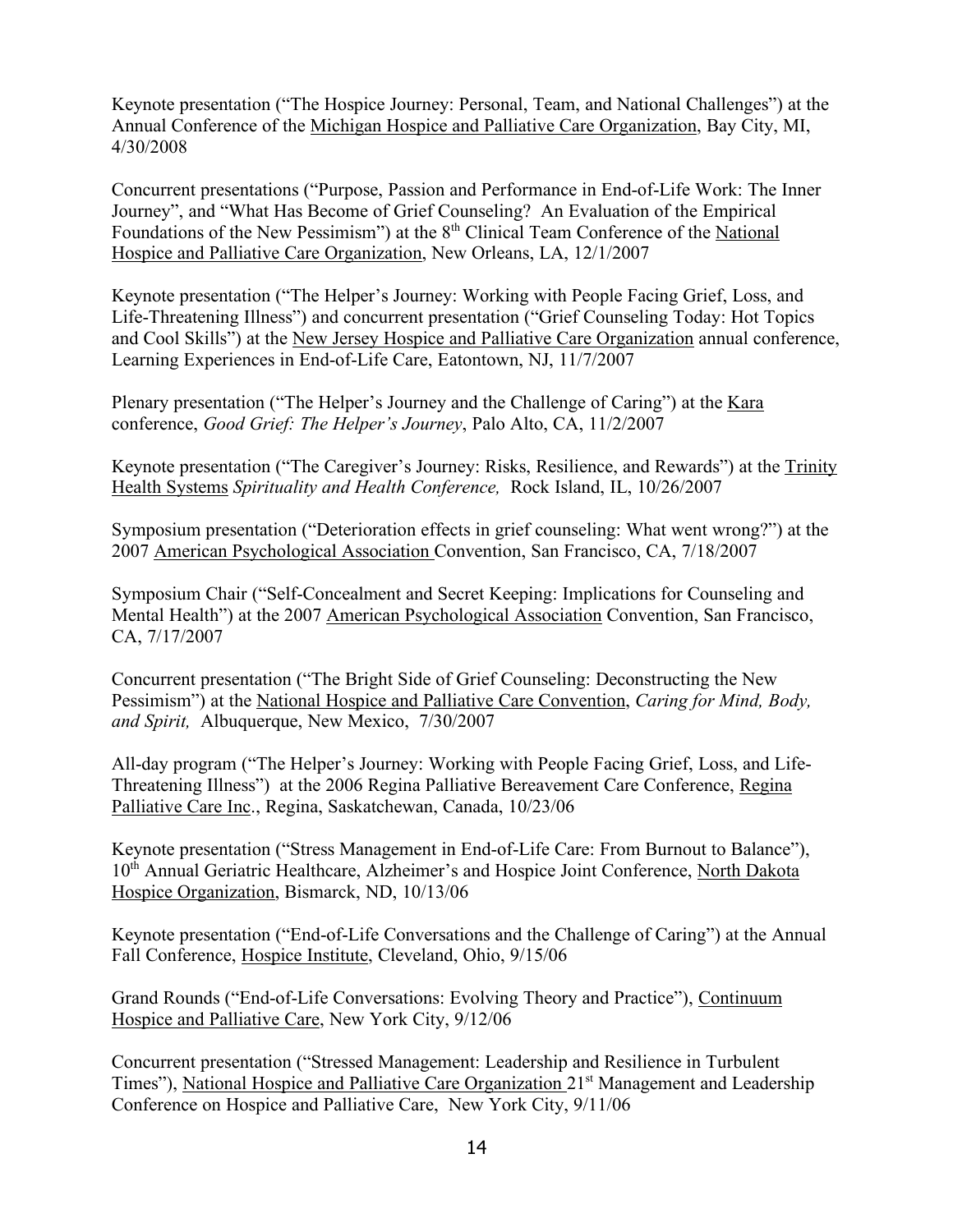Plenary presentation **(**"Transforming the Team: Creating High-Functioning Trans-disciplinary Teams") and concurrent presentation ("Stressed Management: Leadership and Resilience in Turbulent Times"), Pennsylvania Hospice Network Annual Meeting and Conference, Grantville, PA, 5/8/06

Preconference presentations ("The Who, What, When and Why of Hospice Bereavement Care" with Dr. Patti Homan, and "Creating a High-Functioning Hospice Team"), Clinical Team Conference and Scientific Symposium, National Hospice and Palliative Care Organization, San Diego, 4/25/06

Larson, D. G., & Hoyt, W. T. ("Deterioration effects in grief counseling: In search of the evidence") in S. Connor (Symposium Chair), Grief counseling: Can it be harmful? Paper presented at the 7<sup>th</sup> annual Clinical Team Conference and Scientific Symposium of the National Hospice and Palliative Care Organization, San Diego, CA, April, 2006

Plenary presentation ("Transforming the Team: Creating High-Functioning Trans-disciplinary Teams"), 2006 Annual Conference, Nebraska Hospice and Palliative Care Association, Lincoln, Nebraska, 4/13/06

Lecture ("End-of-Life Conversations: Issues and Skills for Health Professionals"), University of Texas Health Center and Hospice of East Texas, Tyler, TX, 11/16/2005

Community lecture ("The Caregiver's Journey"), Joliet Area Community Hospice, Joliet, IL, 11/3/2005

All-day program ("The Helper's Journey: Working with People Facing Grief, Loss, and Life-Threatening Illness"), Joliet Area Community Hospice, Joliet, IL, 11/4/2005

All-day program ("Exploring the Heart of Grief: Working With People Facing Grief, Loss, and Life-Threatening Illness"), Blue Ridge Hospice, Winchester, VA, 11/7/2005

Concurrent presentations ("Trans-forming the Team: Fostering Transdisciplinary Team Development" and Stressed Management: Leadership and Resilience in Turbulent Times"),  $20<sup>th</sup>$ Management and Leadership Conference, NHPCO, Hollywood, FL, 9/23/2005-9/24/2005

Concurrent presentations ("The Challenge of Caring: On Compassion Fatigue, Resilience and Healing" and "Transdisciplinary Team Building"),  $6<sup>th</sup>$  Clinical Team Conference on Hospice and Palliative Care, National Hospice and Palliative Care Organization, Atlanta, GA. 4/21/2005- 4/22/2005

Plenary presentation ("Safe Conduct and the Evolution of Conversations at the End of Life") , Current Perspectives in Oncology Nursing, 5th Annual Nursing Conference, H. Lee Moffitt Cancer Center, Tampa, FL, 10/22/2004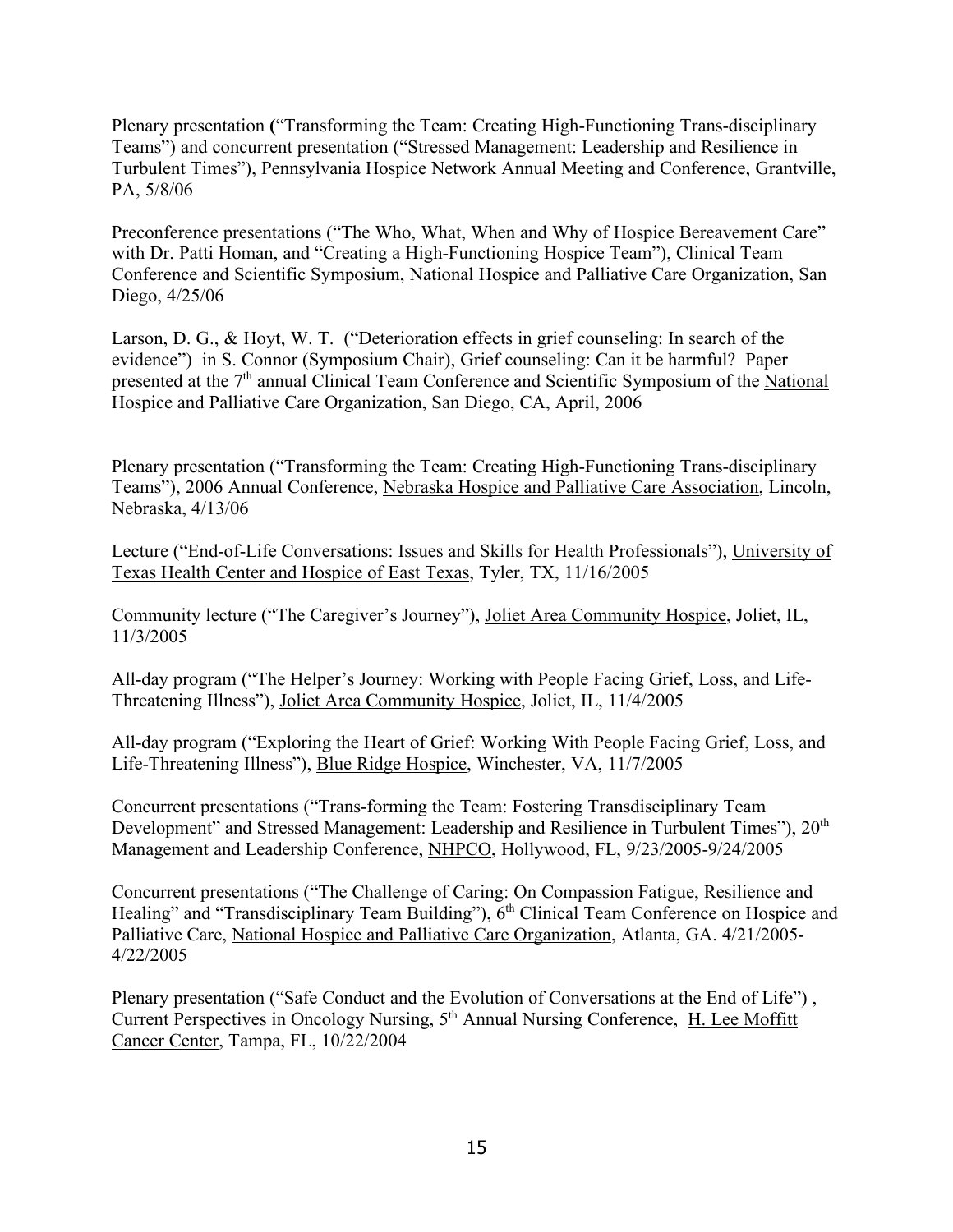Symposium presentation ("Hospice Care and End-of-Life Psychology: An Exciting Synergy"), Hospice and What Psychology Has to Offer, with Stephen Connor and William Haley, American Psychological Association Annual Convention, Honolulu, HI, 7/30/2004

Symposium presentation ("Evolution of Psychological Practice in End-of-Life Care"), Roles for Psychologists in End-of-Life Care and Research, with Julia Kasl-Godley, William Haley, Alexis Bakos, and Robert Neimeyer, American Psychological Association Annual Convention, Honolulu, HI, 7/29/2004

Plenary presentation ("On Helping Relationships and Healing Words for Bereavement Care") for preconference Institute and concurrent presentation ("Meeting the Challenges of the Interdisciplinary Team") at the 5<sup>th</sup> Joint Clinical Conference, National Hospice and Palliative Care Organization, Las Vegas, NV, 3/23/2004-3/25/2004

Presentation ("Safe Conduct for the Dying: The Evolution of Conversations at the End of Life) in

all-day preconference session at the 2003 Annual Meeting of the Gerontological Society of America, San Diego, CA. Co-presenters**:** Robert C. Intrieri, PhD, Western Illinois University; Erlene Rosowsky, PsyD, Harvard University; Robert A. Neimeyer, PhD, University of Memphis; Ladislav Volicer, M.D., Ph.D, Boston University. 11/21/2003

Lecture ("Burnout Prevention for the Health Professional"), University of Palermo, Department of Medicine, Palermo, Italy, 10/14/2003

Keynote presentation ("Empowerment at the End of Life") for the Sixth National Congress, European Association for Client-Centered Psychotherapy, Naples, Italy, 10/12/2003

All-day training courses ("Counseling for Grief and Loss") for the Istituto dell' Approccio Centrato Sulla Persona, in Rome, Messina, and Varese, Italy, 6/1-4, 6/15, 6/16, 6/25, & 6/26, 2003

Presentation ("Working with People Facing Grief, Loss, and Life-Threatening Illness"), Medical and Psychiatry Departments, University of Messina, Messina, Sicily, Italy, 6/17/2003

Presentation ("La Gestione Delle Emozioni con il Malato Terminale") at a conference sponsored by Lega Italiana per la Lott Contro i Tumori, the Istituto dell' Approccio Centrato Sulla Persona, and L'Hospice a Reggio Calabria, Reggio, Italy, 6/17/2003

Presentation ("The Advanced Illness Coordinated Care Model") for Kaiser Permanente Regional Palliative Care Strategy Conference, Oakland, CA, 5/8/2003

Plenary presentation ("On Helping Relationships and Healing Words") for preconference Institute and concurrent presentation ("The Interdisciplinary Team Challenge") at the 4th Joint Clinical Conference, National Hospice and Palliative Care Organization, Denver, CO, 4/9/2003-4/10/2003

Plenary presentation ("Safe Conduct for the Dying: The Evolution of Conversations at the End of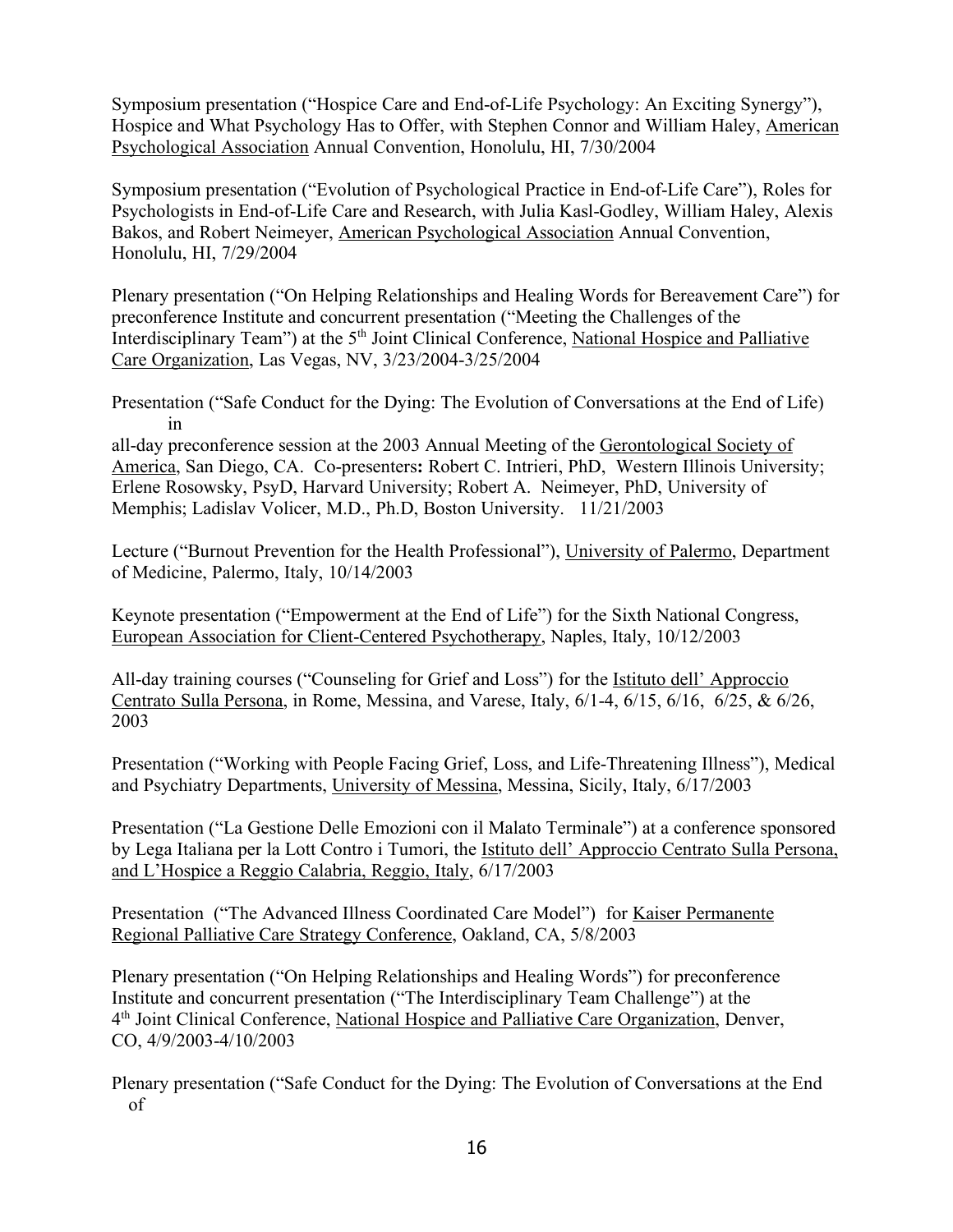Life") at the End-of-Life Care 2002 Fall Symposium, Covenant Hospice, Pensacola, FL, 11/15/2002

Opening plenary presentation ("Safe Conduct for the Dying: The Evolution of Hospice and Conversations at the End of Life") at the 2002 Midwest Regional Conference on End-of-Life Care, Kansas City, MO, 10/7/2002

Keynote presentation ("The Helper's Journey: Finding the Balance") at the 2002 Adult Services Annual Conference, Asilomar, CA, 10/30/2002

Pre-conference presentation ("The Hospice Journey: Resilience and Renewal in Times of Change") at the 3rd Joint Clinical Conference and Exposition on Hospice and Palliative Care, American Academy of Hospice and Palliative Medicine, New Orleans, 3/21/2002

Concurrent presentation (with Catherine Smith, Barksdale Ballard) ("Finding Our Way: Living with Dying in America: Using the Series to Promote Hospice and Palliative Care") at the  $16<sup>th</sup>$ Management and Leadership Conference, National Hospice and Palliative Care Organization, Washington, DC, 12/5/2001

Plenary presentation ("The Evolution of Conversations at the End of Life") at the Annual Symposium, Carondelet Health Network, Tucson, AZ, 11/9/01

Plenary presentation ("Safe Conduct for the Dying: The Evolution of Conversations at the End of Life") and a concurrent presentation ("Creating High-Functioning Hospice Teams") at the Annual Conference of the Hospice Association of Oklahoma, Oklahoma City, OK, 11/6/01

Keynote address ("The Hospice Journey: Resilience and Renewal in Times of Change,") and "Out of the Box: Innovative Solutions for End-of-Life Care") (with Christy Whitney and Becky McDonald) at the Annual Conference of the Colorado Hospice Organization, Denver, CO, 10/20/01-10/21/01

Plenary presentation ("End-of-Life Conversations: Evolving Theory and Practice") at the 16<sup>th</sup> Annual Conference, *Connections to the Heart: Loss and Recovery*, for Kara, Palo Alto, California, 5/18/01

Keynote address ("The Caregiver's Journey") at the  $2<sup>nd</sup>$  Annual Community Caregiver Conference, U. C. Davis Center for Health Aging, Sacramento, California, 5/12/01

Plenary presentation ("The Helper's Journey: Resilience and Renewal in Times of Change") at the 21<sup>st</sup> Annual Interdisciplinary Seminar and Meeting of the Hospice and Palliative Care Association of New York State, Saratoga Springs, New York, 4/27/01

Preconference Institute ("Out of the Box: Innovative Solutions for End-of-Life Care") (with Daniel Tobin, Becky McDonald, & Christy Whitney) at the 2<sup>nd</sup> Joint Clinical Conference and Exposition on Hospice and Palliative Care for the American Association of Hospice and Palliative Medicine, the Hospice and Palliative Nurses Association, and the National Hospice and Palliative Care Organization, Orlando, Florida, 3/23/01.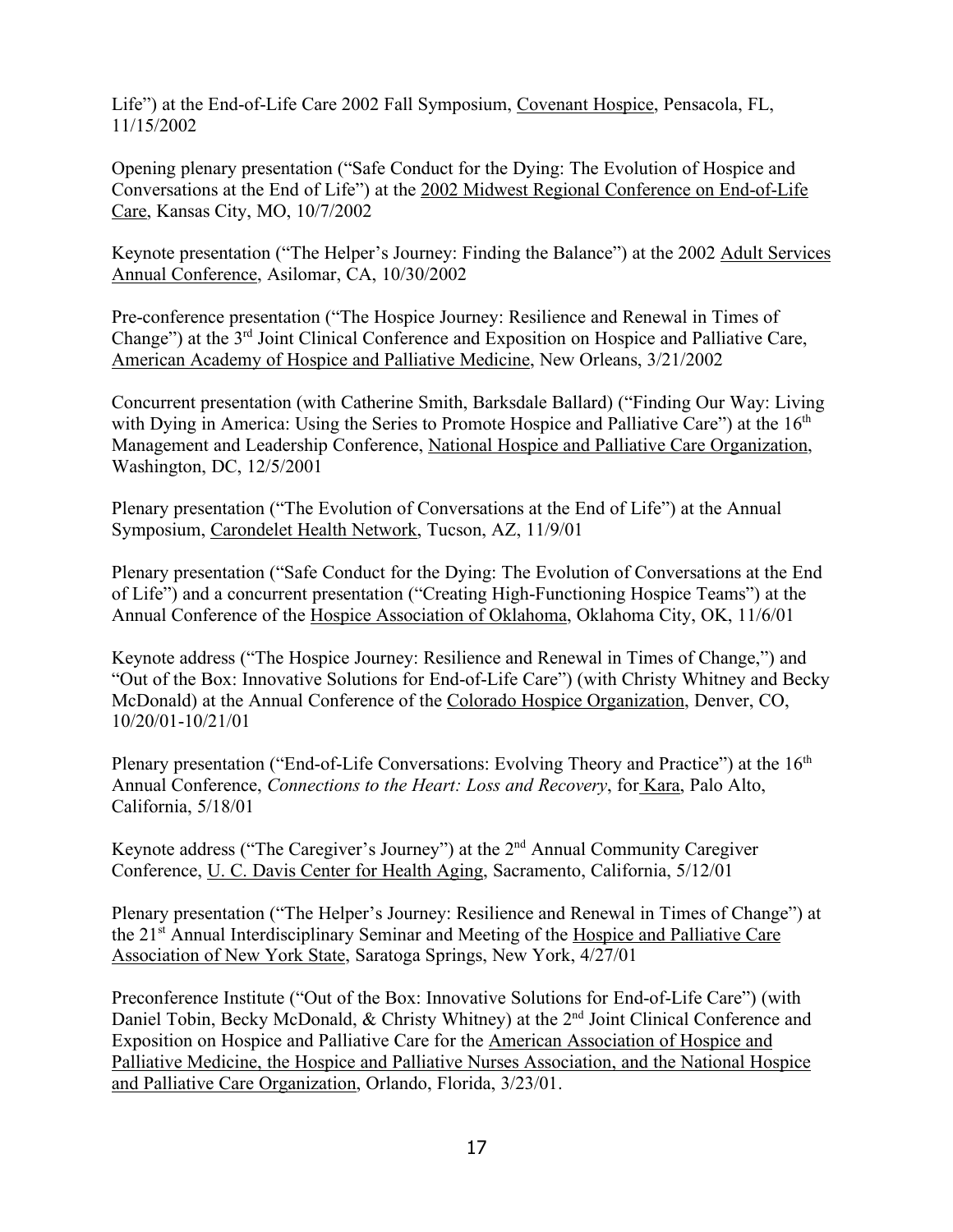Keynote address ("The Helper's Journey: Resilience and Renewal in Times of Change") at the Annual Meetings of the Wyoming Hospice Organization, Rock Springs, Wyoming, 9/9/00.

Two-day training program ("The Helper's Journey: Working With People Facing Grief, Loss, and Life-Threatening Illness") for the Catholic Charities Diocese of Toledo, Toledo, Ohio, 5/12/00-5/13/00.

Concurrent sessions ("Safe Conduct for the Dying: The Evolution of Conversations at the End of Life"), and "The Resilient Caregiver") at the First Annual Joint Clinical Conference on Hospice and Palliative Care, The National Hospice and Palliative Care Organization, Nashville, Tennessee, 2/20/00

Keynote address ("The Helper's Journey: Finding the Balance") at the 6<sup>th</sup> Annual Psychosocial Oncology Conference, The University of Iowa Cancer Center, Iowa City, Iowa, 10/29/99.

Keynote lecture ("Great Ideas in Hospice Care"), The Oregon Hospice Association, Wilsonville, Oregon, 10/1/99

Master session (with Daniel Tobin, M.D.) ("The Evolution of End-of-Life Conversations") and ("Revitalizing Hospice Volunteerism: A Mandate for the New Millennium"), at the Annual Symposium and Exhibition of the National Hospice Organization, Long Beach, California, 10/20/99-10/22/99

Paper presentation (with Daniel Tobin, M.D.) ("Innovations in End of Life Care") at the Meeting of the International Work Group on Death, Dying, and Bereavement, Boulder, Colorado, 9/28/99

Concurrent session (with Daniel Tobin, M.D.) ("The FairCare Model for End-of-Life Conversations") at *The Fourteenth Senior Management and Leadership Conference*, The National Hospice Organization, Arlington, Virginia, 5/16/99

Keynote address ("The Helper's Journey: Finding the Balance") and concurrent session ("Helper Secrets") at *Palliation 2000: Charting the Course of Hospice Care*, The Pennsylvania Hospice Network, Erie, Pennsylvania, 4/26/99. Other two keynote speakers were Cicely Saunders, M.D. and Ira Byock, M.D. 400 in attendance

Keynote address ("The Helper's Journey: Finding the Balance") at *Framing Our Successes*, The Florida Association of Child Life Professionals, Orlando, Florida, 1/16/99

Plenary presentations ("Emotional Involvement in Caregiving: Finding the Balance,") and A Caring for the Dying and Bereaved: Healing Words and Helping Relationships") at *Death and Dying: Strengthening Relationships with Patients and Families*, The Visiting Nurse Association of Southeast Michigan, Detroit, Michigan, 10/22/98

Plenary presentations ("The Healer's Journey: The Personal Challenge," and "The Healer's Journey: The Interpersonal Challenge") at *Cancer Rehabilitation: Improving Quality of Life Through Cancer Rehabilitation*, Legacy Health System, Portland, Oregon, 10/16/98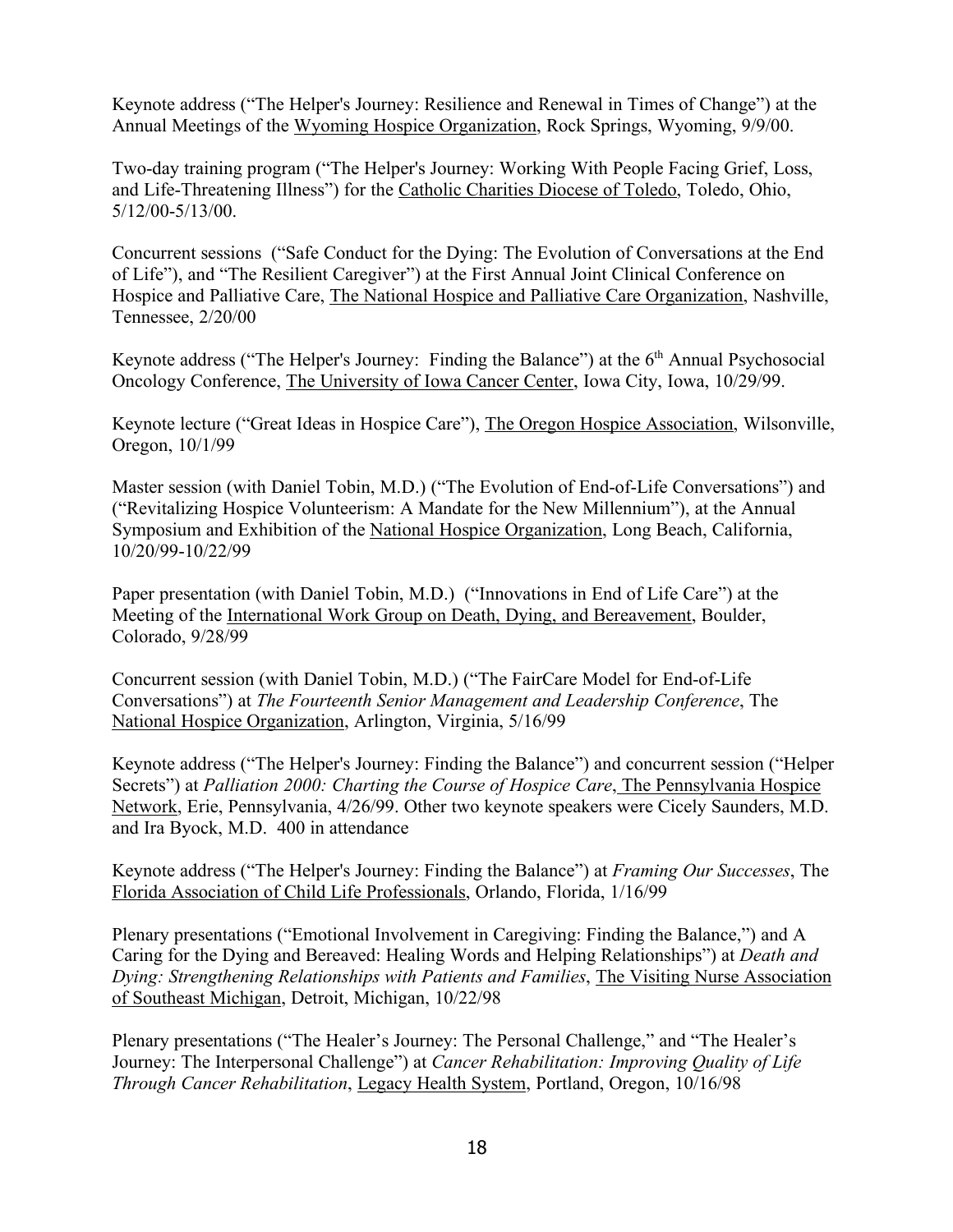Presentation (with Marcia Lattanzi-Licht) ("Standards of Excellence for the Hospice Team") at the 20<sup>th</sup> Annual Symposium and Exhibition of the National Hospice Organization, Dallas, Texas, 10/15/98

Symposium presentation ("Burnout and Self-Concealment Processes") in a symposium ("Teacher Burnout: New Perspectives, New Problems") (with Barry Farber, Teachers College, Columbia University, Ayala Pines, University of Tel Aviv) at the Annual Meeting of the American Psychological Association, San Francisco, 8/18/98

Keynote address ("The Helper's Journey: Finding the Balance") at *Focus 98 National Pediatric Conference*, Children's Hospital of Wisconsin, Milwaukee, Wisconsin, 6/25/98

Lecture ("Great Ideas for Fatigue Management") at the Oncology Nursing Society's (ONS) Annual Congress, San Francisco, 5/8/98

Keynote address ("The Hospice Journey: Resilience and Renewal in Times of Change") at the *1998 Annual Conference of the Virginia Association for Hospices*, Charlottesville, Virginia, 4/19/98

Keynote and concurrent presentations ("The Helper's Journey: Toward Resilience and Renewal in Times of Change," and "Creating High-Functioning Caregiving Teams") at the *Long-Term Care Symposium*, Deaconess Hospital, Cincinnati, Ohio, 3/27/98

Keynote and concurrent presentations ("The Helper's Journey: Finding the Balance," "Healing Words: Talk Tools for Helping," "The Healthcare Team and the Leadership Challenge," and "The Helper in Us All: Caring for the Collective Caregiver,") at the *Tenth Annual Care for the Dying and Their Families Program*, Hospice of Louisville, Louisville, Kentucky, 3/25/98

Preconference ("Healing Words and Helping Relationships: Teaching Communication Skills in Hospice") and concurrent ("Great Ideas in Hospice: Sharing the Secrets of Success") presentations at the *19th Annual Symposium and Exposition* of the National Hospice Organization, Atlanta, Georgia, 10/16/97

Keynote ("The Helper's Journey") and concurrent ("The Management and Leadership Journey") presentations at the Oklahoma State Hospice Association 11<sup>th</sup> Annual Conference, Tulsa, Oklahoma, 9/26/97. I was honored that the conference was titled *The Helper's Journey...Committed Until the Final Moment,* after my book *The Helper's Journey*

Pre-conference workshop ("The Helper's Journey: Working with People Facing Grief, Loss, and Life-threatening Illness") at the *King's College 15th International Conference on Death and Bereavement*, King's College, London, Ontario, Canada, 5/11/97

Keynote address ("Finding the Balance: Strategies for Self-Renewal and Stress Management") at *The Healer's Journey: 2nd Annual Hospice Conference*, at the Texas Children's Hospital, Houston, Texas, 5/2/97

Plenary presentation ("Great Ideas in Hospice: Sharing the Secrets of Success") at the California State Hospice Association Annual Conference, Universal City, California, 3/12/97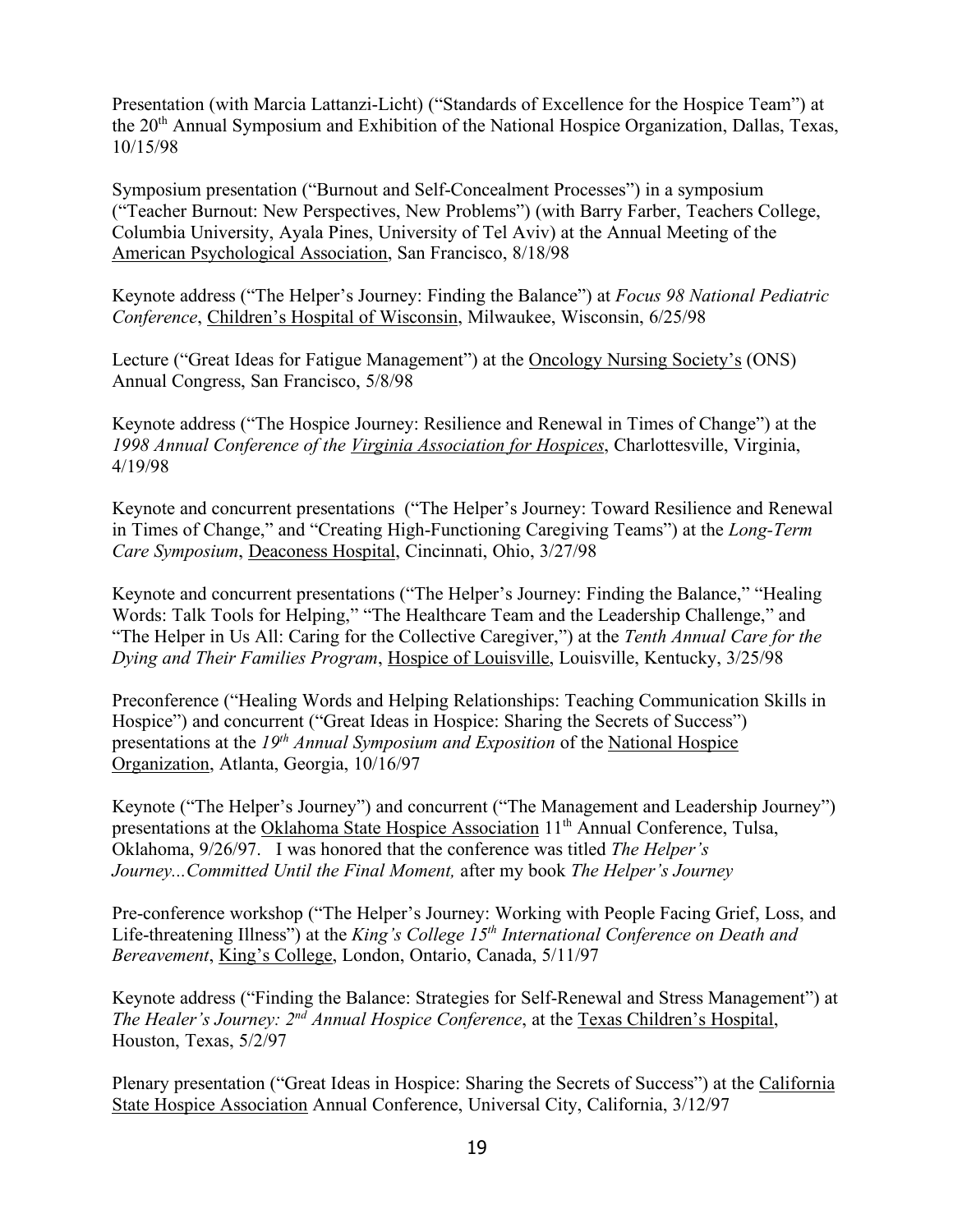Two presentations, ("We're All In This Together: Organizational Problem Solving and Consensus Building in Hospice") (with Marcia Lattanzi-Licht); ("Great Ideas in Hospice: Sharing the Secrets of Success,") at the National Hospice Organization's 18th Annual Symposium, Chicago, Illinois, 11/6/96-11/9/96. 320 hospice professionals attended my sessions.

All-day conference, sole presenter ("The Challenge of Caring: Personal and Team Issues") for the Michigan Hospice Organization, Lansing, Michigan, 9/16/96

Keynote address ("The Helper's Journey: Finding the Balance") at *Oncology Nursing 2000: The Future is Now*, The University of Texas M. D. Anderson Cancer Center, Houston, Texas, 9/20/96. 200 oncology nurses attended

Plenary ("Great Ideas in Hospice Volunteer Programs: Sharing the Secrets of Success") at *The Third National Conference on Hospice Volunteerism*, the National Hospice Organization, Nashville, Tennessee, 8/19/96

Plenary ("The Helper's Journey") at *The 1996 World Gathering on Bereavement*, Seattle, Washington, 8/15/96. 500 bereavement workers attended

Preconference all-day program ("The Helper's Journey") at *Hope in the Heartland: Hurting and Healing*, the 1996 National Conference of the National Catholic Ministry to the Bereaved, Wheaton College, Wheaton, Illinois, 7/11/96

Plenary address ("The Healer's Journey") at *Sustaining the Physician-Patient Relationship: The Challenge of Cancer*, Mayo Clinic, Rochester, MN, 6/14/96

Concurrent ("Alone at the Top: Stress Management for Hospice Leaders") at the National Hospice Organization's *11th Management and Leadership Conference*, San Francisco, 5/7/96

Plenary ("The Helper's Journey") at *A Renaissance of Creative Vision: Leadership in Home Care and Hospice*, Oregon Association for Home Care Annual Conference, Sunriver, Oregon, 4/12/96

Keynote address ("The Helper's Journey") at *The Quiet Crisis of Dying*, the annual meeting of the Washington State Hospice Organization, Issaquah, Washington, 3/22/96

All-day conference, sole presenter ("The Helper's Journey: Finding the Balance") at The West Michigan Association of Nurses in AIDS Care, Grand Rapids, Michigan, 12/8/95

Three presentations ("Time for the Team,") with Marcia Lattanzi-Licht), ("Great Ideas in Hospice: Sharing the Secrets of Success,") and ("The Helper's Journey: Working with People Facing Grief, Loss, and Life-Threatening Illness,") at the National Hospice Organization's *17th Annual Symposium*, Phoenix, Arizona, 11/5/95-11/7/95. 300 hospice workers attended these sessions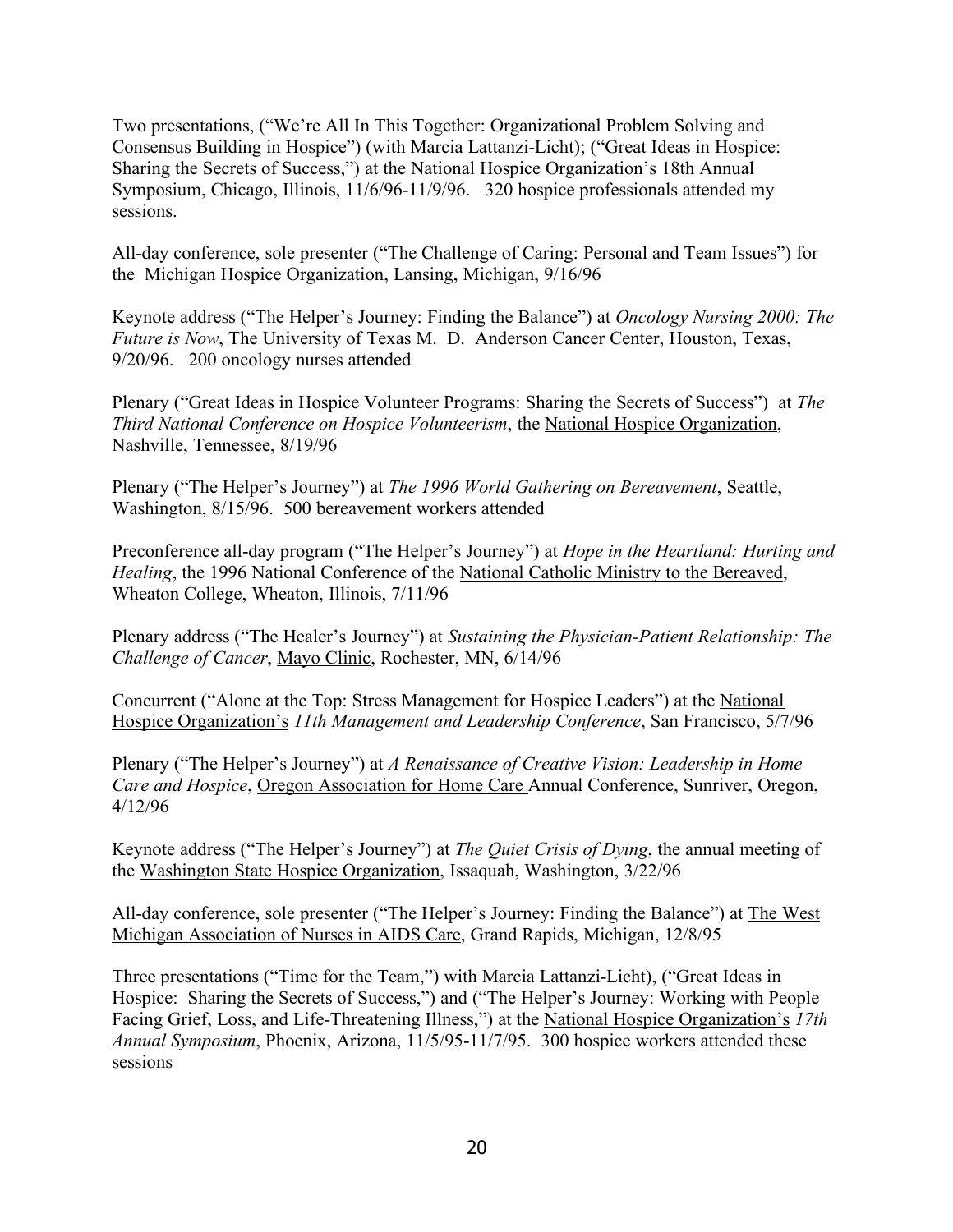Concurrent presentations ("The Helper's Journey: Skills for Caregiving in Grief and Loss,") and ("Creating High-Functioning Hospice Teams") at The National Hospice Organization's *First National Conference Series on Spiritual/Bereavement/Psychosocial Aspects of Hospice Care*, San Francisco, 8/17/95-8/23/95

Keynote address ("The Helper's Journey: Working with People Facing Grief, Loss, and Life-Threatening Illness,") at *The Art and Technique of Healing*, the 1995 National Conference of the National Catholic Ministry to the Bereaved, Billings, Montana, 7/22/95

Keynote address ("The Challenge of Caring in Oncology Nursing") and plenary presentation ("The Helper's Journey") at *Oncolgy Nursing: The Challenge of Caring*, Mayo Clinic, Rochester, Minnesota, 7/27/95. 300 nurses attended

Keynote address ("The Helper's Journey") at the Eleventh Annual Conference, lllinois State Hospice Organization, *The Value of Hospice in a Changing Health Care Environment*, Rolling Meadows, Illinois, 4/8/95

All-day conference, sole presenter ("The Helper's Journey: Finding the Balance") conducted as an Expert in Residence, W. K. Kellogg Foundation, Battle Creek, Michigan, 3/12/95-3/13/95

Keynote address ("The Helper' Journey") at "The Helper's Journey: Perspectives in Palliative Care," Hospice of Hillsborough, Tampa, Florida, 11/1/94 Conference titled after my book.

Pre-conference presentation ("The Helper's Journey: Working With People Facing Grief, Loss, and Life-Threatening Illness") and a concurrent session ("Stress Management") at the *1994 Annual Meeting and Symposium* of the National Hospice Organization, Washington, D. C. 10/18/94-10/22/94

Keynote address ("The Helper' Journey") at the *First Annual Psychosocial Oncology Conference*, The University of Iowa Hospitals and Clinics, Iowa City, Iowa, 10/7/94

All-day program ("The Helper's Journey: Working With People Facing Grief, Loss, and Life-Threatening Illness") for Decker School of Nursing, Binghamton University, and the Hospice at Lourdes Hospital, Binghamton, NY, 6/14/94. 180 people caregivers attended. Also did an evening lecture for the public: "Care for the Caregiver: Coping With Being a Caregiver for Someone You Love."

Plenary ("The Helper's Journey: Working With People Facing Grief, Loss, and Life-Threatening Illness") at *Challenges of the Future: Caring for the Dying*, the Tenth Annual Conference for Kara, Palo Alto, CA, 5/20/94

Keynote address ("The Helper's Journey: Finding the Balance") at *Heart of the Journey*, the Virginia Association for Hospices Annual Conference, Roanoke, Virginia, 5/12/94

Plenary all-day presentation ("The Helper's Journey: Finding the Balance") at *The Circle of Life: A Caregiver's Conference*, sponsored by The Central Oregon Hospice Coalition and the Oregon Hospice Association, Warm Springs, OR, 4/12/94. 200 caregivers in attendance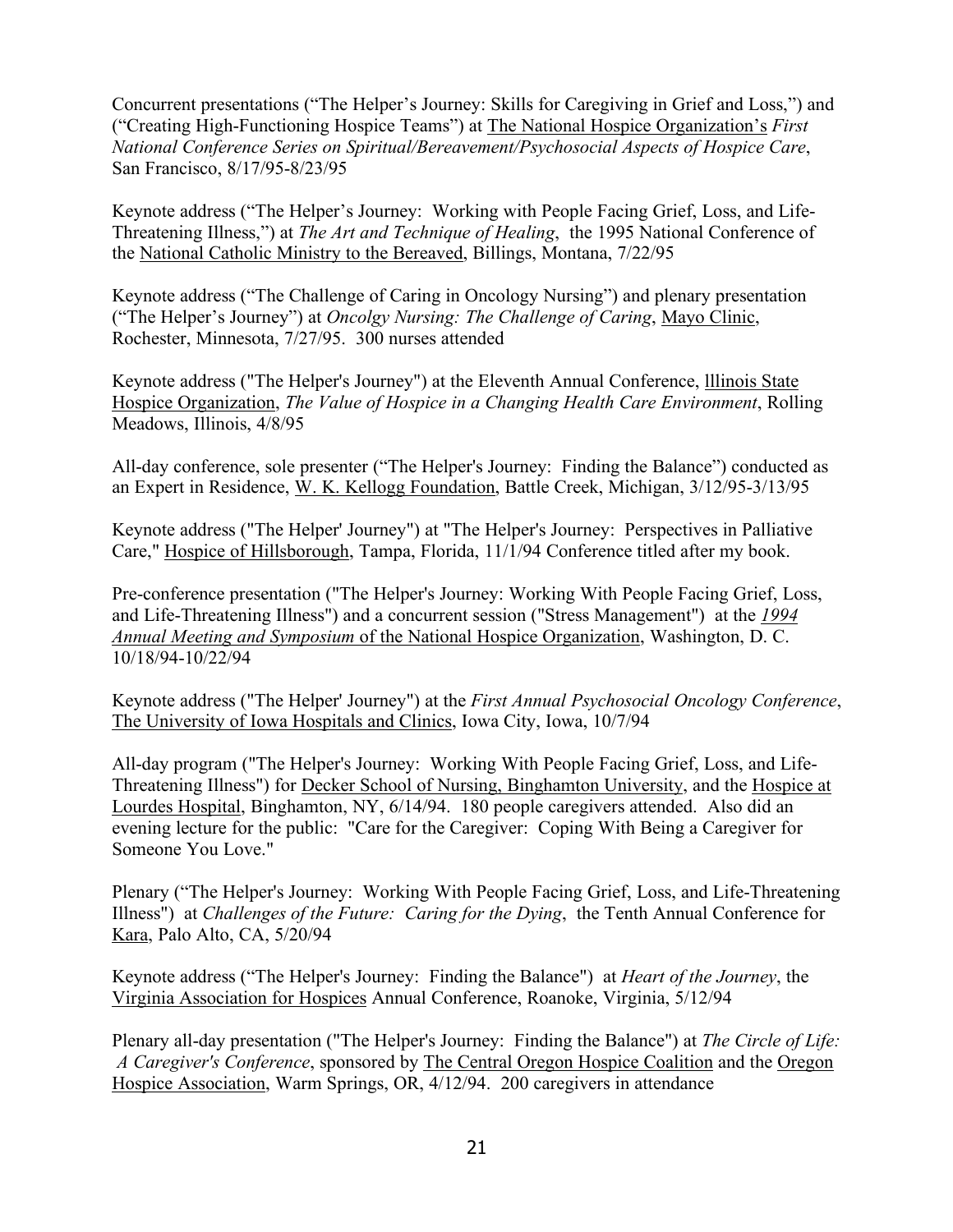Presentations ("The Helper's Journey and the Hospice Team," "The Hospice Team and the Leadership Journey," and "The Helper in Us All: Hospice Volunteerism and the Helper's Journey") for the clinical, management, and volunteer teams , respectively, (740 total in attendance) of Hospice of the Florida Suncoast, Largo, FL, 2/25/94-2/26/94

One-day seminar ( "The Helper's Journey") for the Community Hospital of the Monterey Peninsula, Monterey, CA, 2/9/94

Public address ("Keeping Secrets: What You Don't Say Can Hurt You--Keeping Secrets and Your Health") for the Women's Information Network, Sacred Heart Health System, Eugene, OR, 11/1/93. 500 people from the community attended

One-day seminar ("The Challenge of Caring: Finding the Balance") sponsored by the Nursing Service of the Department of Veteran Affairs Medical Center, Portland, OR, 11/1/93

Preconference presentation ("The Helper's Journey") and a concurrent session ("Volunteer Communication Issues") at the 1993 Annual Meeting and Symposium of the National Hospice Organization, Salt Lake City, Utah, 10/14/93-10/16/93

Presentation ("Service, Quality, and the Interdisciplinary Team") Kaiser Permanente Medical Center, Office of Organizational Development, Hayward, CA, 10/1/93 200 Kaiser staff attended.

Keynote address ("The Helper's Journey: Finding the Balance") plus pre-conference seminar ("Focus on the Team: Creating a Healthy Caring System") and concurrent session presentation ("Healing Words: Talk Tools for Helpers") at the 17th Annual Conference of Hospice for the Carolinas, *Hospice: The Business of Compassion*, Charlotte, NC, 9/27/93-9/29/93

Keynote address ("The Helper's Journey") also concurrent session presentations ("The Caregiving Team: Creating a Healthy Caring System, and "Healing Words: Talk Tools for Helpers") and a pre-conference seminar ("A Feel Good-Do Good and Do Good-Feel Good Theory of Hospice Volunteerism") at the Missouri Hospice Organization's *Midwest Regional Conference*, Lake of the Ozarks, Missouri, 9/12/93-9/14/93

Plenary presentation ("The Helper in Us All: Hospice Volunteerism and the Helper's Journey") at The National Hospice Organization's *Second National Conference on Hospice Volunteerism*, Boston, 8/14/93

Presentations ("The Helper's Journey: Finding the Balance," and "Strengthening the Caregiver Team") at the *Oncology Symposium,* Manchester Memorial Hospital, Manchester, CT, 6/17/93

Presentation ("The Challenge of Caring in Oncology Practice") at Valleycare Health System's *Breast Cancer Symposium*, San Ramon, CA, 6/3/93

Presentations ("The Challenge of Caring for the Cancer Patient in Pain," and "Psychosocial Factors in Pain Management") at the Carolinas Medical Center *Spring Symposium*: Charlotte, NC, 5/13/93-5/14/93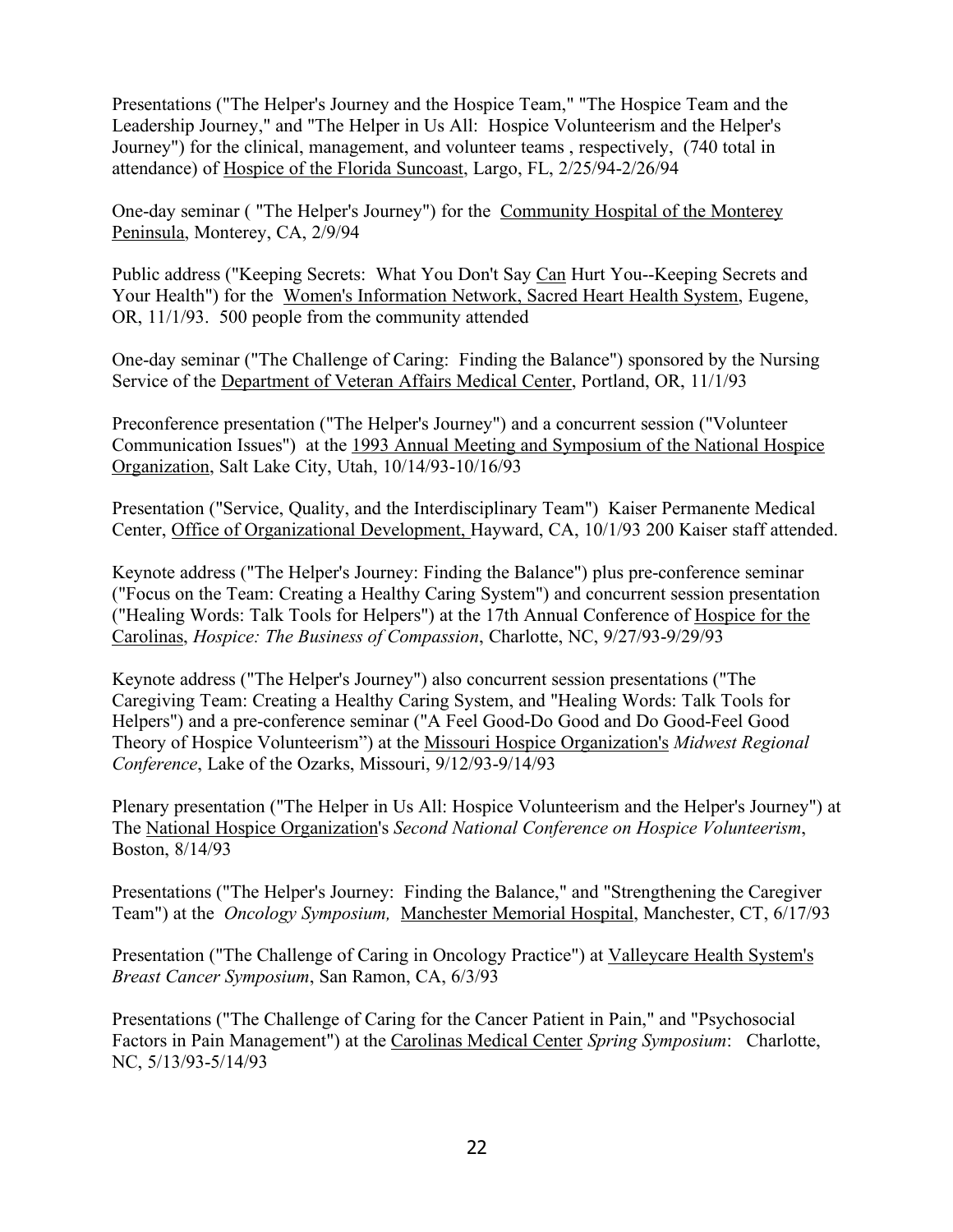Keynote address ("The Helper's Journey: Meeting the Challenge of Caring") and breakout sessions, *The Ninth Annual Symposium* of the Florida Hospices, Inc., Orlando, Florida, 4/22/93- 4/23/93. 850 hospice workers attended

Plenary presentation ("The Helper's Journey: Finding the Balance") at *Hospice Care in 1993*, Cosponsored by Hospice of Southeastern Michigan, American Cancer Society, and Providence Hospital and Medical Centers, Southfield, MI, 4/3/93

Keynote address ("The Challenge of Caring in Oncology") at *Supportive Care '93*, Harrington Cancer Center, Amarillo, TX, 4/2/93

One-day seminar ("The Helper's Journey: Finding the Balance") at Metro Minnesota Chapter, Oncology Nursing Society and the American Cancer Society, Bloomington, MN, 3/2/93

Presentations ("The Helper's Journey," "The Challenge of Caring," and "Focus on the Hospice Team") for volunteers, staff, and board of directors of Hospice of East Texas: Tyler, TX, 2/16/93

Preconference ("Time for the Team"), presentation with M. Lattanzi-Licht ) at the *1992 Annual Meeting and Symposium* of the National Hospice Organization,): *Time for the Team*, Nashville, TN, 11/29/92

Seminar ("The Helper's Journey: Finding the Balance") at Good Samaritan Hospital and the Tri-State Chapter of the Oncology Nurses Society, Cincinnati, Ohio, 10/8/92, 10/9/92

Keynote and breakout sessions ("The Challenge of Caring," "Helper Secrets") and a panel ("Ethical Perspectives in Oncology") with Betty Ferrell and William Englis at the *1992 Oncology Nursing Symposium*, Riverside Regional Cancer Institute, Columbus, Ohio, 10/7/92

Keynote presentation ("The Hospice Team") at the *1992 Annual Meeting* of the Ohio Hospice Organization, Columbus, Ohio, 10/5/92-10/6/92

Symposium plenary presentation ("Stress in Caregiving") at The International Hospice Institute's *Eighth Annual Symposium: Management of Terminal Illness*, Missoula, Montana, 7/17/92

Symposium plenary paper presentation ("Psychoeducation and the Future of Clinical Psychology") at *Clinical Psychology: Science and Practice*, an international symposium at the University of Rome, Rome, 5/29/92-5/30/92

Keynote address ("The Challenge of Caring in Oncology Nursing") at the Oncology Nursing Society Congress, San Diego, CA, 5/13/92. 5000 oncology nurses in attendance

Keynote address ("The Challenge of Caring") at Texas Hospice Organization *Annual Meeting*, Austin, Texas, 5/1/92-5/2/92

Keynote address, The First Ellen Pennington Memorial Lecture, Hospice West, Inc, and the Sudbury Pines Extended Care Facility, Boston, 4/3/92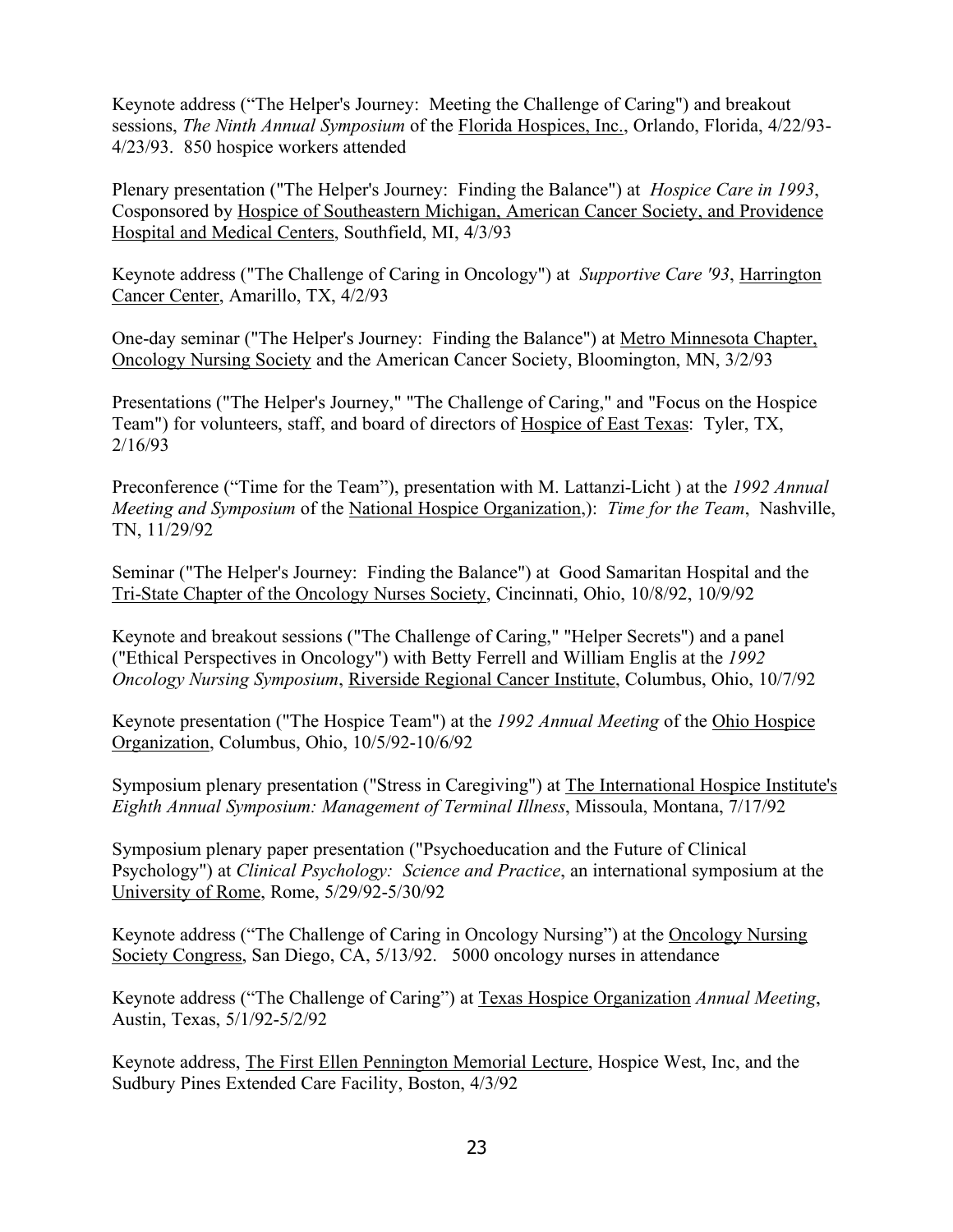Keynote address, Tennessee Hospice Organization Annual Meeting, Nashville, TN, 3/19/92

Workshop presentation, LaGrange and Edwards Hospitals, Chicago, ILL, 2/22/92-2/22-92

Facilitator, retreat, Hospice of Fresno, Fresno, CA, 11/22/91-11/23/91

Pre-conference presentation ("Time for the Team") with M. Lattanzi-Licht) at the *1991 Annual Meeting and Symposium* of the National Hospice Organization, Seattle, WA, 11/17/91

Presentation ("Taking Time: Caring for Loved Ones Who Have Cancer") for the Northern California Cancer Center, San Francisco, 11/9/91

Keynote address and two workshops at *Volunteers: The Heart of Hospice*, Organized by Northern California Hospice Volunteer Coordinator Committee, Redwood City, 10/26/91 (Conference, the first of its kind, was attended by 450 people. Barbara Bush sent videotaped message)

Keynote address (only speaker), one-day conference ("The Challenge of Caring: Psychological and Spiritual Foundations of Patient Care and Helper Self-Care") for The Spiritual Health Care Forum of Greater Dayton, Dayton, Ohio, 10/25/91 (150 in attendance).

Keynote address (only speaker) ("The Challenge of Caring") for the Arizona State Hospice Association, Phoenix, AZ, 10/11/91 (100 in attendance)

Facilitator, retreat, North Hospice, Robbinsdale, MN, 9/27/91-9/28/91

Facilitator, retreat, VNA and Hospice of San Francisco, 9/13/91

Keynote address ("The Challenge of Caring"), Scripps Clinic and Research Foundation: *The Dimensions of Caring: A Symposium on Palliative Care of the Cancer Patient*, LaJolla, CA, 3/1/91 (450 in attendance)

Facilitator, retreat for Hospice of Hilo, North Hawaii Hospice, Hospice of Kona, Kona Adult Day Center, and the Big Island AIDS Project, 1/4/91-1/5/91, Hilo, HI

Seminar, Apple Computer Company, Cupertino, CA, Stress Seminar, 12/90

Seminar (pre-conference session (with M. Lattanzi-Licht) ("Time for the Team") and concurrent presentation ("The Challenge of Caring"), 1990 Annual Meeting and Symposium of the National Hospice Organization. Detroit, MI, 11/90

Keynote address ("Helping as a Natural Process") at the 6th Alabama Hospice Association State Meeting, , Tuscaloosa, AL, 10/19/90

Keynote address ("Coming Together: The Circle of Care") at the Iowa Hospice Organization Annual Conference, Des Moines, Iowa, 10/1/90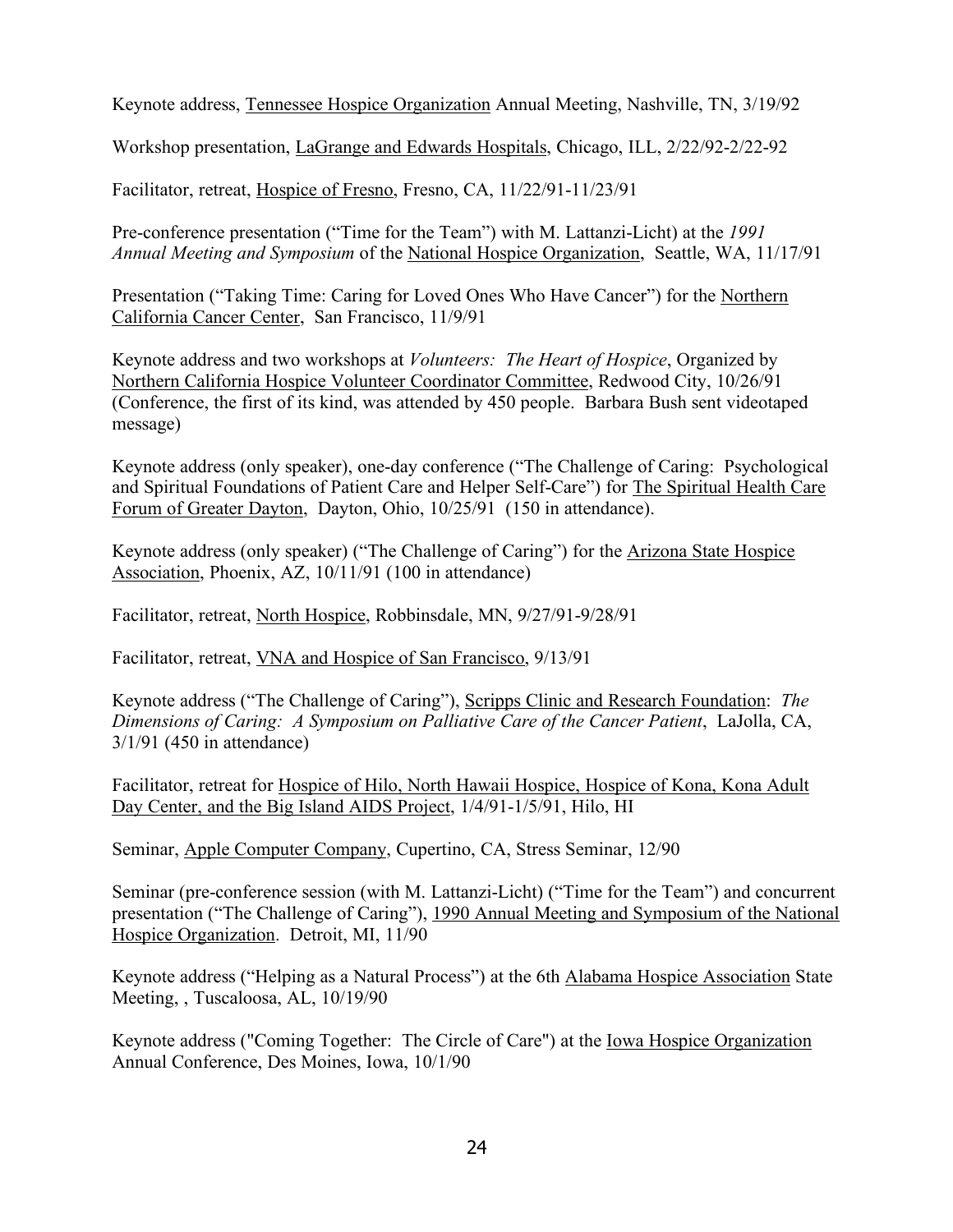Chairperson, "The First National Conference on Hospice Volunteerism: Leadership and Volunteer Management in the 1990's," Plenary presentation ("Hospice Volunteerism and the Challenge of Caring") and a workshop presentation ("Teaching Communication Skills in Hospice: A Workshop for Trainers"), San Diego, CA, 8/16/90-8/18/90 (President George Bush sent videotaped message reading a slightly edited version of a speech I wrote for him in collaboration with the White House staff)

Faculty Member, 14th Annual Living Now Institute, Center for Studies of the Person, LaJolla, CA, *The Challenge of Caring and Diversity*, San Diego, 7/20/90

Keynote address, Hospice of Lancaster 10th Anniversary Celebration, Lancaster, Pennsylvania, 5/15/90

Visiting Nurse Association of Los Angeles, seminar for staff working with AIDS patients, 5/7/90

Keynote address, Arkansas State Hospice Association Annual Meeting, Hot Springs, Arkansas, 4/23/90

Keynote address, Michigan Hospice Organization Annual Meeting, Grand Rapids, Michigan, 4/19/90-4/20/90

Keynote address, San Diego Hospice Palliative Care Conference, San Diego, CA, 4/3/90

Keynote address, Washington State Hospice Association Annual Meeting, Seattle Washington, 3/30/90

Messina, Sicily, Italy, five-day seminar on health psychology topics for Sicilian psychiatrists and psychologists, sponsored by the University of Messina and the Institute for Studies of the Person in Rome, 3/17/90-3/21/90

One-day seminar ("Hospice for Hospice: The Helper's Journey") for the Hospice of Napa Valley, 11/10/89

1989 Annual Meeting and Symposium of the National Hospice Organization, "The Next Decade of Caring," four presentations: 1) "The Challenge of Caring: Skills for Patient Care and Staff Self-Care"); 2) "Teaching Communication Skills in Hospice: A Workshop for Trainers"); 3) (with Joan Gay, MSW) "Ethical Issues and the Hospice Team"); 4) (with Dr. Ira Bates) "The 1990 National Conference on Hospice Volunteers: A Focus Group") 11/7/89

Keynote address ("Dangers and Opportunities in Work With Grief: The Helper's Perspective"), at KARA's Sixth Annual Conference, Palo Alto, CA, 10/27/89

Keynote address ("Coming Together: The Inner Circle of the Hospice Team") at the Ohio Hospice Organization Annual Meeting, Columbus, Ohio, 10/10/89

Facilitator, retreat, Hospice of the Western Reserve, two-day retreat for hospice staff, Mentor Ohio, 9/22/89 (repeated in 1990)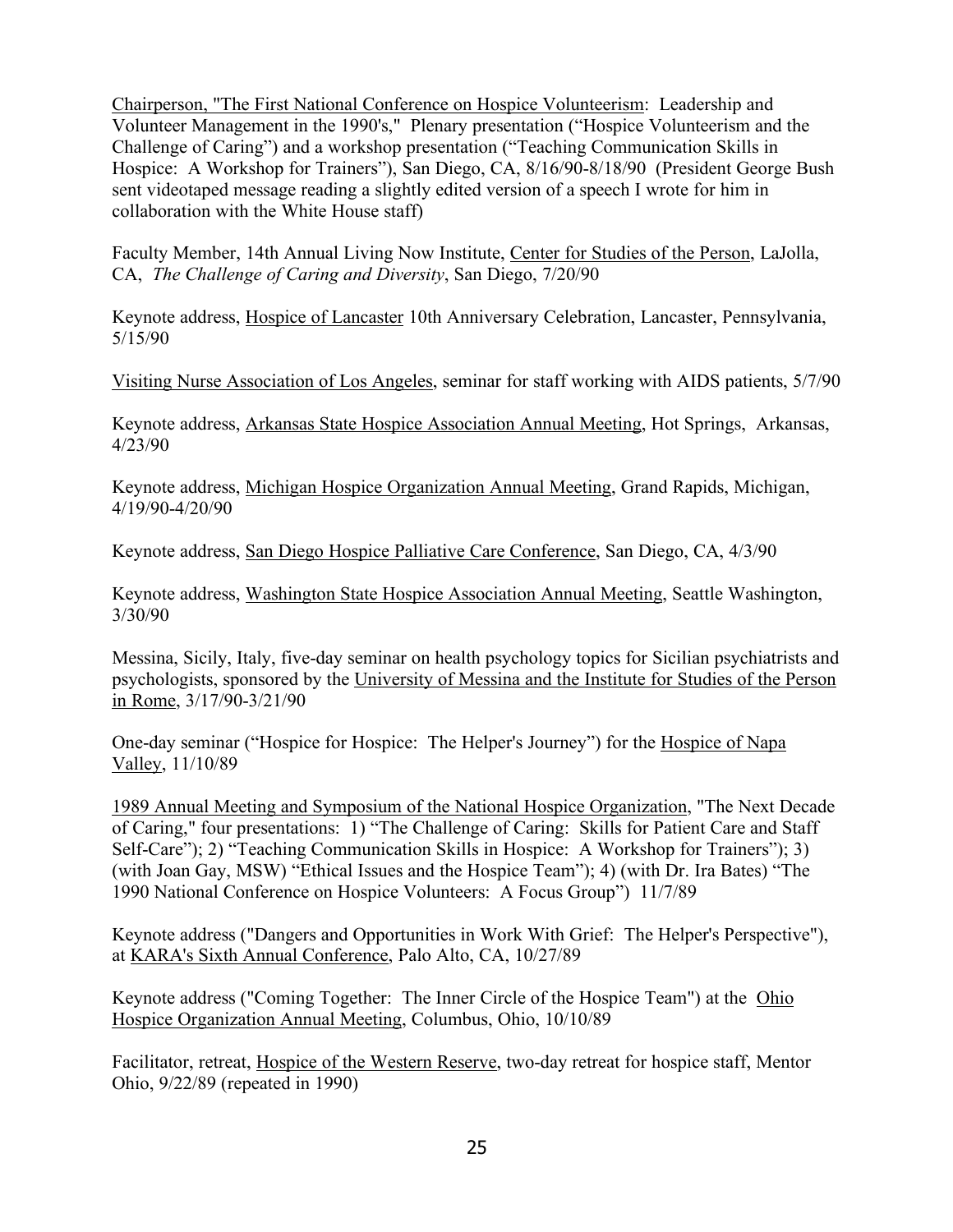Lecture ("Helper Secrets: From the Fallacy of Uniqueness to Solid Support") at Trinity Hospice, London, England, 8/2/89

Seminar on health psychology, sponsored by Istituto dell' Approccio Centrato Sulla Persona, Rome, Italy, and Tempo Economico, attended by Italian psychologists and business executives, Sorrento, Italy, 6/19/89-6/23/89

Hospiz Stuttgart, Stuttgart, West Germany, lecture to staff and volunteers, 5/22/89

Lecture ("The Challenge of Caring") at Princess Alice Hospice, London, England, 5/5/89

A lecture in the Colin Murray-Parkes lecture series at St. Christopher's Hospice, London, for hospice staff from St. Christopher's and for hospice workers from other countries visiting St. Christopher's. Eighty people attended, 5/4/89

Lecture ("Psychology and Health Promotion") for APPORT (Portuguese Psychological Association), Porto, Portugal, Seventy-five Portuguese psychologists attended this lecture at the first national Portuguese health psychology conference. 4/12/89

Lecture ("Self-concealment: Conceptualization, Measurement, and Health Implications") at the Psychology Department, University of Porto, Porto, Portugal, 4/10/89

"Psychology in Health Services," (Seminaro A Psicologia Nos Servicos De Saude), Lisbon, Portugal, the first national conference on health psychology to be held in Portugal. Lectured on "Recent Developments in Health Psychology." Two hundred psychologists and health care professionals attended this event, 4/8/89

1988 Annual Meeting and Symposium of the National Hospice Organization, preconference seminar on (with Marcia Lattanzi) "Time for the Team: Effective Strategies for Managing Conflict and Enhancing Team Support;" conference presentations "Challenge of Caring: Skills for Patient Care and Staff Self-Care"; and "Ethical Issues and the Hospice Team," Orlando, FL, 11/17/88-11/20/88

Lecture, Kaiser Permanente Hospice and Oregon State Hospice Association, for hospice workers from throughout Oregon and an in-service for the Kaiser hospice staff, Portland, OR, 11/3/88-11/4/88

Facilitated retreat for Kentucky Hospice Association and Tennessee Hospice Association at Lake Barkley State Resort Park, Kentucky, 10/6/88-10/7/88

Invited Address, Clemson University College of Nursing and National Hospice Organization First Regional Conference in South Carolina on *The need for hospice care in a rural community*, Clemson, SC, 9/11/88-9/12/88

Lectures, Sacramento Hospice Consortium, for 200 hospice workers from the Sacramento area, 8/24/88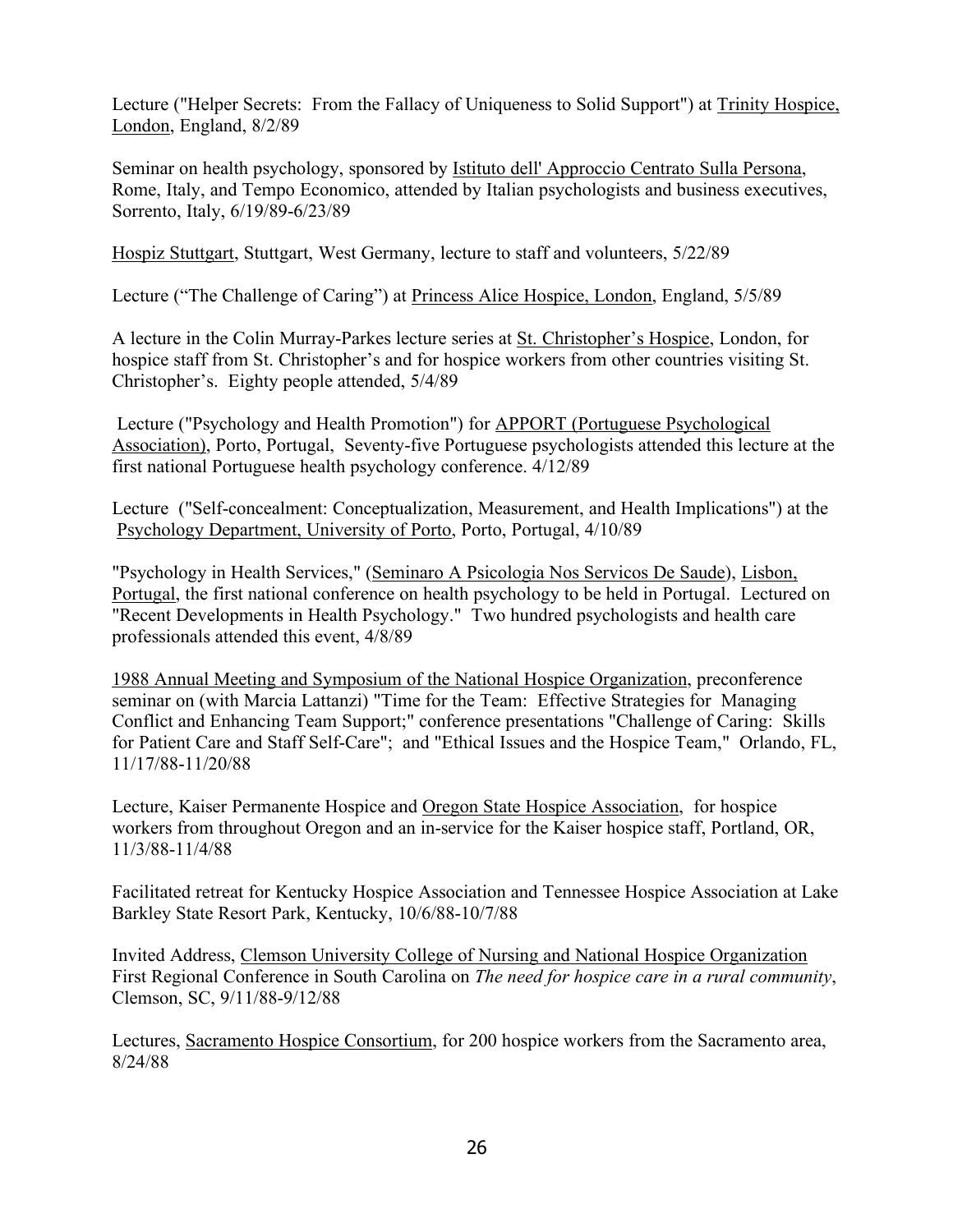Paper presentation ("Counseling Psychology and the Health Arena: Areas of Application and Strategies for Curriculum Development") in a symposium at the Annual Meeting of the American Psychological Association, Atlanta, GA, 8/14/88

One-day seminar ("The Challenge of Caring"), Hospice of Hawaii, Honolulu, Hawaii, and retreat for Hospice of Hawaii staff, 7/9/88

Paper presentation ("Self-Concealment: Conceptualization, Measurement, and Health Implications"), *First Invitational Conference on Self-Control of Thought and Emotion*," Nags Head Conference Center, Kill Devil Hills, North Carolina, 5/17/88

Plenaries ("The Challenge of Caring: Invisible Stressors in Hospice Work and Their Antidotes," and "Alleviating Stressors in the Hospice Team") at the Georgia State Hospice Association Annual Meeting, Athens, GA, 4/8/88, 4/9/88

Invited lecture ("The Challenge of Caring in Oncology Work") at the Stanford University, Radiation Therapy and Oncology Departments, Stanford, CA, 4/5/88

Paper ("Self-Concealment: Empirical and Theoretical Perspectives") in a poster session at the 1988 Meeting of the Western Psychological Association, Burlingame, CA, 4/14/88

Plenary ("Staff Support and the Challenge of Caring") at *Hospice Symposium, Celebrating a Decade of Skill, Compassion, and Caring at Kaiser Permanente*, Oakland, CA (300 participants), 3/12/88

Concurrent ("Self-Appraisal and Self-Renewal in the Hospice Team")and "Ethical Issues as Team Building Strategies;") and pre-conference ("Challenge of Caring: Skills for Patient Care and Staff Self-Care" and "Time for the Team: Effective Strategies for Managing Conflict and Enhancing Team Support") presentations at the *1987 Annual Meeting and Symposium of the National Hospice Organization and Children's Hospice International*, 11/87

Keynote address, Hospice of North Carolina Annual Conference, *Growing Pains: Stretching Up and Reaching Out,* Hendersonville, NC, attended by 400 hospice workers from North Carolina, 10/1/87

Panel (with Lyle Schmidt, Michael Duffy, Nancy Schlossberg, Royda Crose, and John Barry): "Counseling Psychology and Aging: A Specialty with a Future," American Psychological Association Annual Meeting, New York City, New York, 8/28/87

Lecture ("The Challenge of Caring: Advanced Skills for Patient Care and Staff Self-Care") at the University of Hawaii, Hilo, HI, 7/31/87

Panel (with Robert Christenson, Marcia Lattanzi, and Beau Rezendes): "Reporting Back: Perspectives on the Internal Environment," at the *Second Annual National Hospice Organization National Conference on Interdisciplinary Team Development*. Also led roundtable discussions on "Helper Secrets for Managerial Team Members," St. Paul, MN, 6/24/87-6/26/87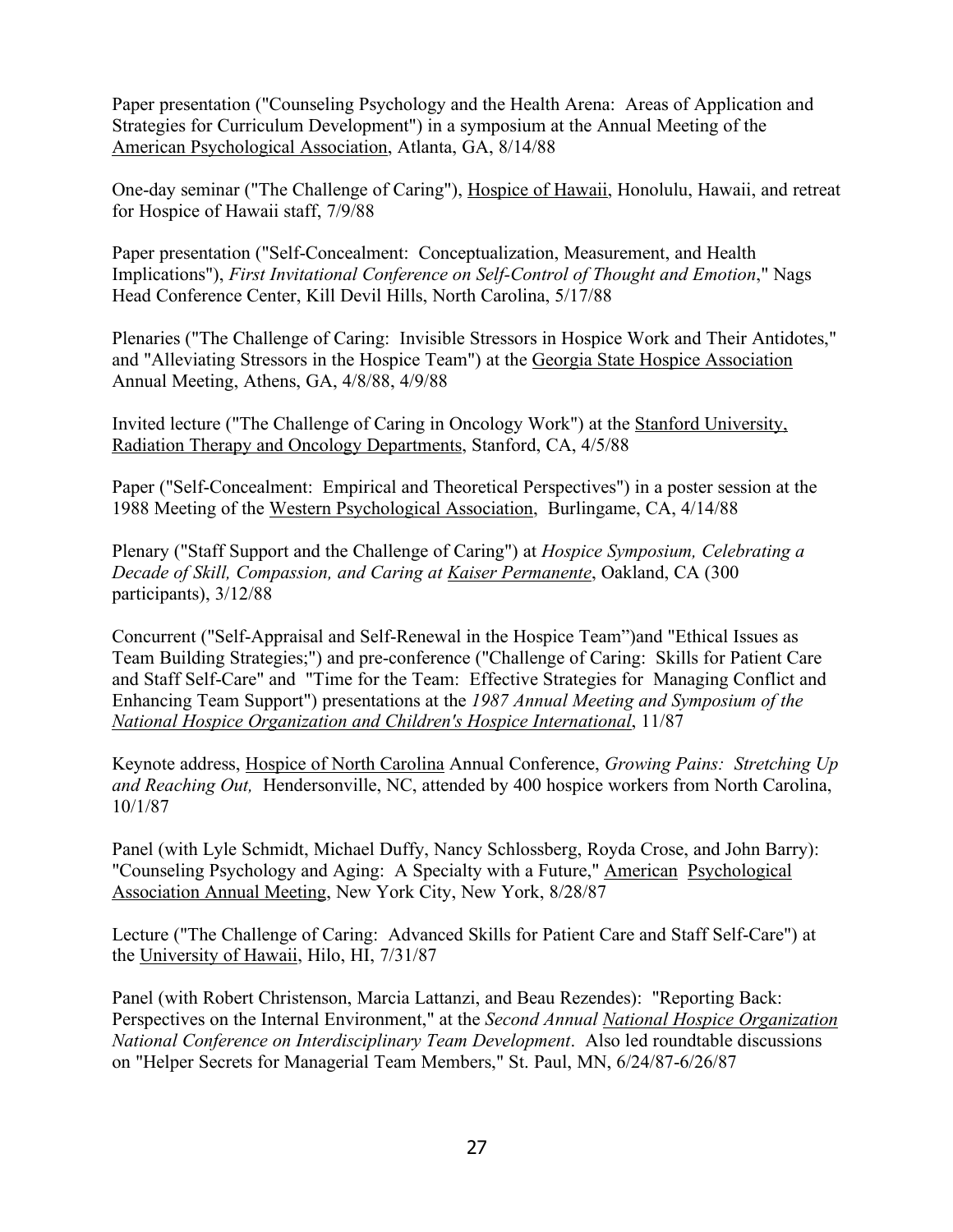Presentation ("The Challenge of Caring") for Joliet Community Hospice--a benefit for the hospice in my hometown, Joliet, Illinois, 5/16/87

Lecture ("What You Don't Say Can Hurt You: Self-Concealment and Health") in *Santa Clara University Health Psychology Evening Lecture Series*: 5/7/87

Keynote address ("The Challenge of Caring") for the Missouri State Hospice Organization, St. Louis, 4/30/87

Paper presentation, "Motivated Nondisclosure: Assessment and Relationship to Health Status," Western Psychological Association, Long Beach, CA, 4/26/87

Research presentation: "What You Don't Say Can Hurt You: Self-Concealment and Health," Colloquium, Personality Area, Stanford University Psychology Department, 4/14/87

Invited address ("The Challenge of Caring") for the Greater St. Louis Hospice Organization, *The Third Annual Hospice Volunteer Symposium*, St. Luke's Hospital, St. Louis, 4/29/87

Keynote address ("Helper Strategies for Those Who Minister to the Dying") for Hospice of the Monterey Peninsula and Ministerial Association of Monterey Peninsula, *Practical Approaches to Caring for the Terminally Ill*, Monterey, CA 2/3/87

Lecture ("Staff Stressors in Radiation Therapy and Oncology Work"), Stanford University, Radiation Therapy and Oncology Departments, 1/12/87

Pre-conference ("The Challenge of Caring: Skills for Patient Care and Staff Self-Care" ) at the National Hospice Organization Annual Conference, Denver, CO, 11/14/86-11/17/86

Panel (with Dr. Carole Petiet): "The 1986 American Women's Expedition to China: Communication and power styles." American Psychological Association Annual Meeting, Washington, D.C.: Roundtable Program III: Issues in the Psychology of Women, 8/26/86

Plenary lecture at *Innovations in Hospice Care*, National Conference, Clearwater Beach, FL, 8/11/86-8/14/86

Plenary ("A Window into Ourselves: Looking at Helpers' Secrets") at the Third Western Hospice Nursing Conference, *Evolution of a Hospice Nurse*, San Diego, 6/29/86

Lecture ("The Challenge of Caring: Skills for Patient Care and Staff Self-Care") at the Second Annual American Conference on Hospice Care: Ethics and Professionalism in the Future of Hospice," San Francisco, 6/14/86-6/17/86

Panel (with Shirley Smoyak, Robert Gray, and Mary Vachon): "Perspectives on the Internal Environment," National Hospice Organization *National Conference on Interdisciplinary Team Development*. Also led roundtable discussions on "Self-Appraisal and Self-Renewal in the Hospice Team," St. Paul, MN, 6/4/86-6/6/86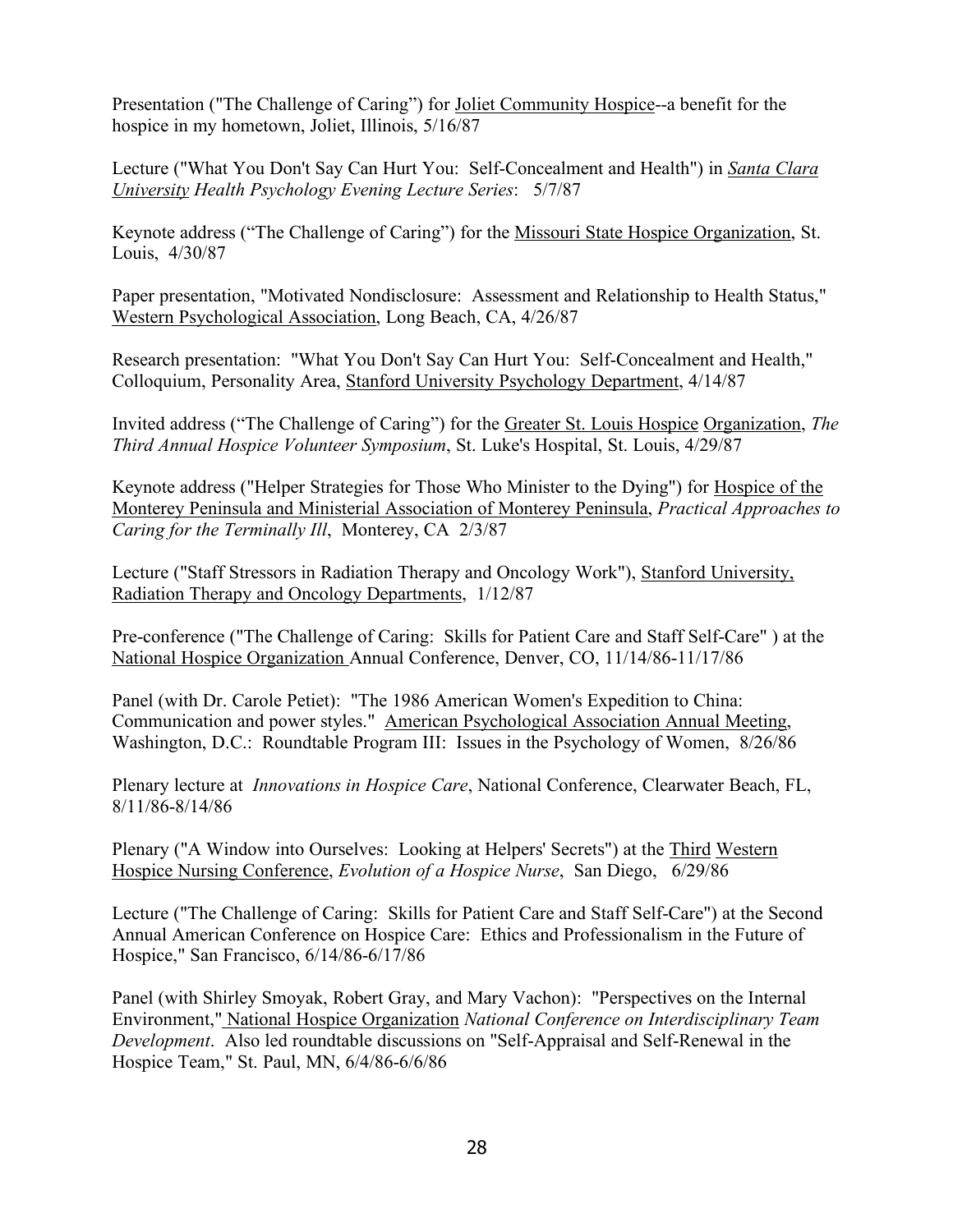Lecture, at the University of Hawaii, Hilo, cosponsored by Hospice of Hilo and the American Cancer Society, 3/20/86

Paper presentation ("Helper Secrets: Invisible Stressors in Hospice Work") at the annual meeting of the California State Psychological Association, San Francisco, 2/86

Preconference ("The Challenge of Caring") at the National Hospice Organization Annual Meeting, Washington, D. C., 11/10/85

Plenary ("The Challenge of Caring for the Terminally Ill") at a conference sponsored by the Veterans Administration Interwest Regional Medical Education Center, Veterans Administration, Livermore, CA, 10/30/85

Lecture at *The Passage From Living to Dying*, a benefit conference for KARA, 10/17/85

Chairperson and core faculty member, "Challenge of Caring: Support, Burnout, and Bereavement in Hospice and Oncology," Santa Clara University, 5/11/85

Lecture ("Helper Issues in Working with the Elderly Cancer Patient") for the American Cancer Society conference *Potpourri on Cancer X: Working with the Aging Cancer Patient*, Pleasant Hill, CA, 4/27/85

Plenary ("The Challenge of Caring: How to Use Your Empathy Without Burning Out") at the Third Annual Maternal Child Care Conference, San Francisco, 3/15/85

Paper ("Pilot Test of an Audiotape Support Group Training Program for Hospice and Oncology Workers") at the California State Psychological Association, San Francisco, 2/9/85

Panel (with J. Cooper & C. Hanson): "Health Psychology: An Idea Whose Time Has Come"--at Western Association of Counselor Educators and Supervisors Annual Meeting, Monterey, 11/84

Paper ("Giving Psychology Away") at Annual Meeting of the Western Association for Counselor Education and Supervision, Seattle, WA, 11/21/82

Chairperson and core faculty, *The Human Dimension in Health Care: A Tribute to Carl Rogers*, national conference, Palo Alto, CA, 2/21/81-2/23/81

## **MEDIA PRESENTATIONS**

18-March-2016: *Miami Herald Tribune*, "Here's what it takes to be a hospice volunteer," by Barbara Peters Smith

17 –Dec-2013: NBC Bay Area News, interview with Brent Cannon concerning the Newtown shootings.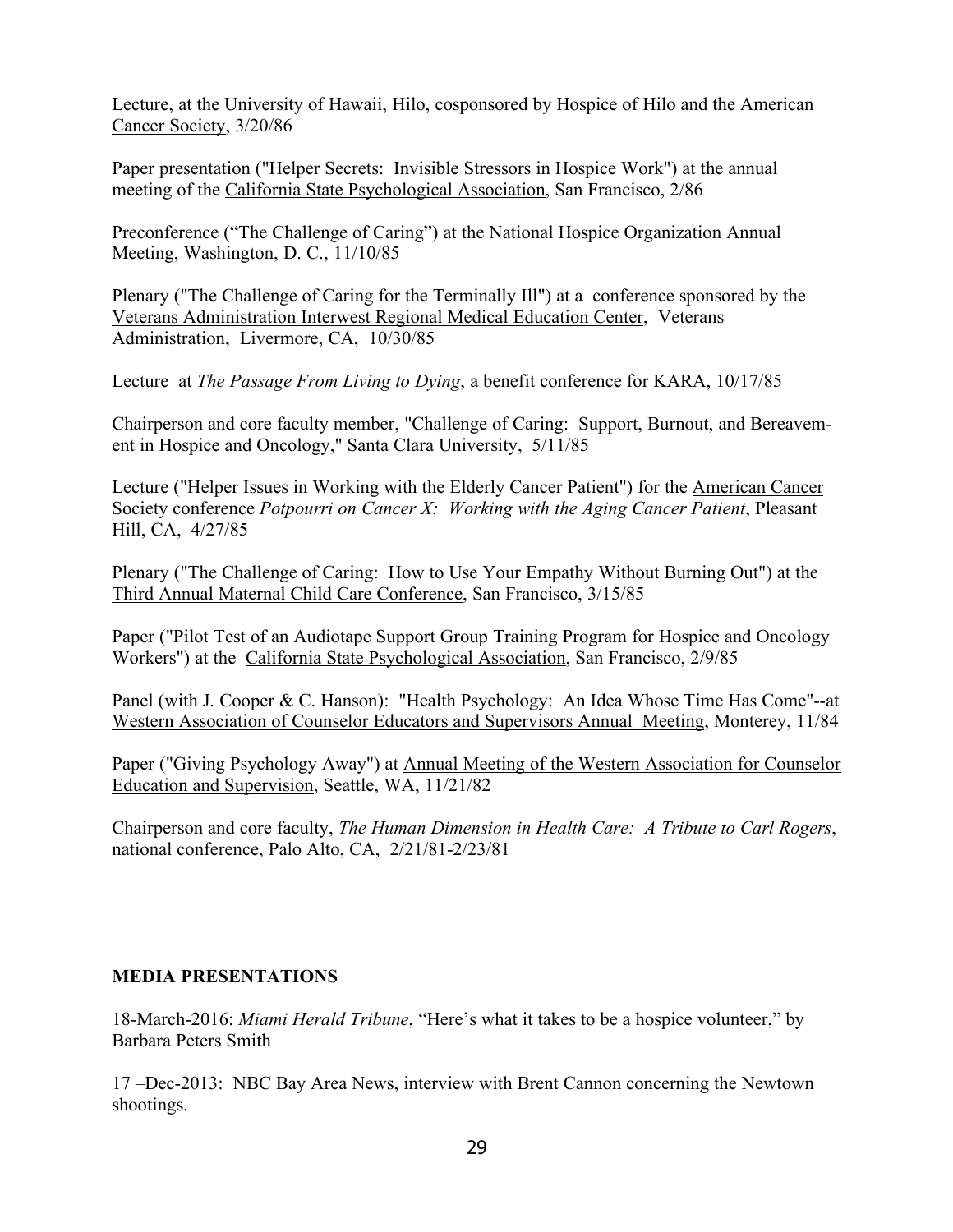12-Feb-13: Nursing Careers Allied Health, end-of-life conversations: http://www.ncah.com.au/news-events/counselling-psychologist-wants-health-professionals-tobreak-the-silence/1677/

20-Feb-13: Radio National's *Life Matters* program (broadcast nationally), end-of-life conversations: http://www.abc.net.au/radionational/programs/lifematters/most-difficultconversation/4528126

21-Feb-13: ABC radio - Melbourne Breakfast, end-of-life conversations. ·

22-Feb-13: Australian Associated Press (national newswire service) interview on proposed changes to DSM5; subsequent posting of article. ·

22-Feb-13: ABC radio - South East South Australia, end-of-life conversations. ·

22-Feb-13: 4BC radio - Brisbane (Queensland), end-of-life conversations. ·

21-Feb-13: News.com - leading online news publication, end-of-life conversations: http://www.news.com.au/breaking-news/national/terminally-ill-urged-to-discuss-options/storye6frfku9-1226582523777

21-Feb-13: The Australian newspaper (print and online), end-of-life conversations: http://m.theaustralian.com.au/news/breaking-news/terminally-ill-urged-to-discuss-options/storyfn3dxiwe-1226582523777

22-Feb-13: The Wire radio, community radio with national distribution: http://www.thewire.org.au/storyDetail.aspx?ID=10060#2

22-Feb-13: The Australian newspaper, DSM-5 controversy: http://www.theaustralian.com.au/news/breaking-news/psychiatrists-brand-grief-a-mentalillness/story-fn3dxiwe-1226583347935 Syndicated to 16 online newspapers - see attached spreadsheet ·

22-Feb-13: Sydney Morning Herald, DSM-5 controversy: http://www.smh.com.au/national/health/depressed-after-two-weeks-fears-drug-companies-willtarget-the-grieving-20130222-2evl6.html Syndicated to 4 online newspapers – see attached spreadsheet ·

25-Feb-13: 3AW radio Afternoons (Victoria), DSM-5 controversy & grief ·

08-Mar-13: Medical Observer (medical publication) interview on end-of-life conversations and DSM-5 controversy.

19-Mar-13: Interview, Good Health, an Australian health magazine, on end-of-life conversations, Sarah Morinos interviewer/author. Article appears:

25-Mar-13: Radio New Zealand, interview with Glenda Wakeham on end-of-life conversations.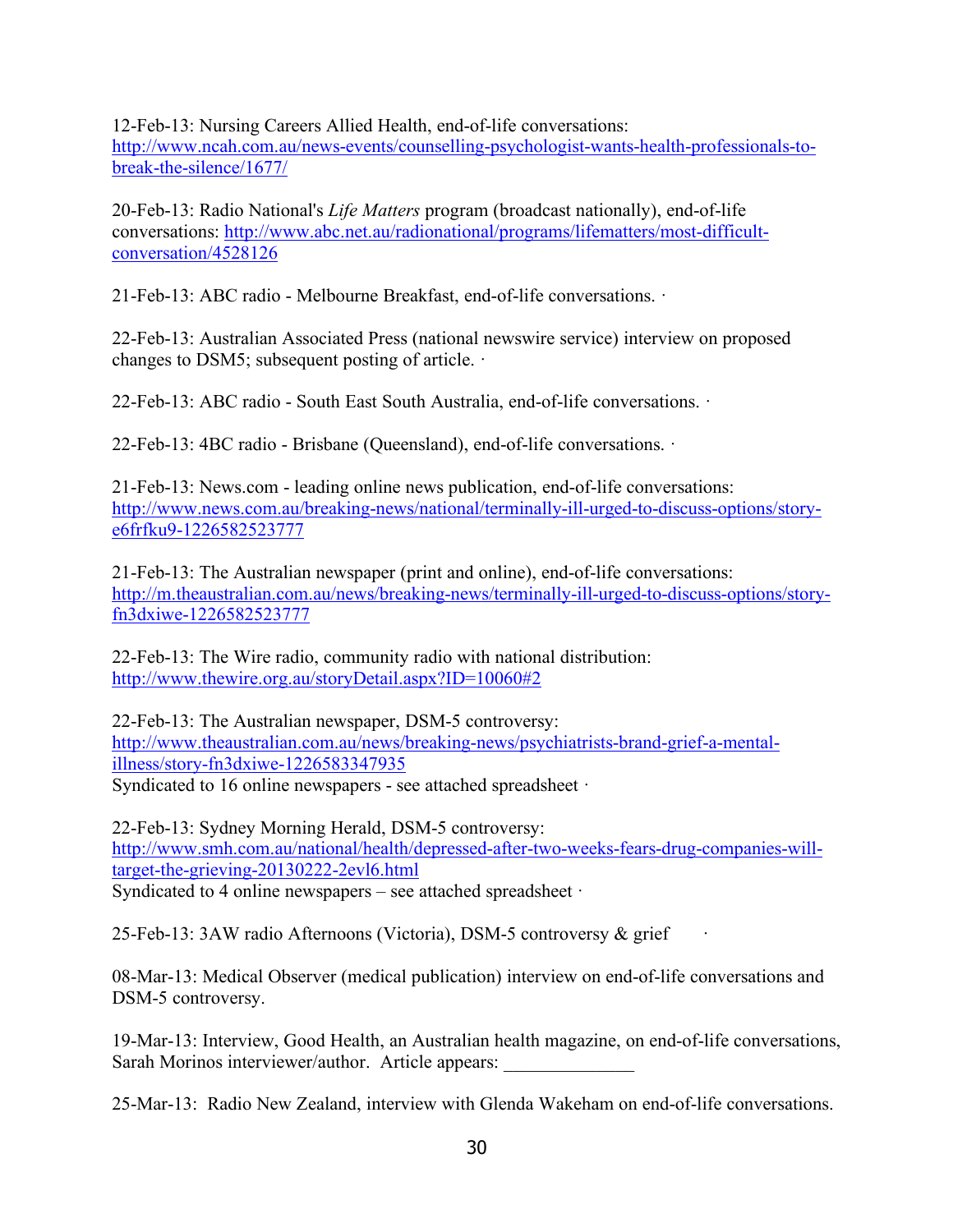25-Mar-13: Radio interview, Voice America, the Open to Hope Program, broadcast on October 25.

*NBC Bay Area News* Television, Interview by Brent Cannon, 7pm, 12/14/12

Washingtonpost.com, *The Checkup*, interview by Jennifer Huget, for article, "How can I handle my grief during the holidays?", 10/24/08

*Ladie's Home Journal*, July, 2007, interview, p. 16.

*Newsweek*, June 18, 2007, interview, p. 49.

KPQ-AM The 2 o'clock report, interviewed concerning the ("*Finding our Way: Living With Dying In America*") newspaper series. 1/15/2002

KOHO-FM RADIO ("Round Up"), interviewed concerning the ("*Finding our Way: Living With Dying In America*") newspaper series. 1/3/2002

KUOM-FM Interviewed concerning the ("*Finding our Way: Living With Dying In America*") newspaper series 12/13/01

KVMI-FM Ben and Jim Morning Show. Interviewed concerning the ("*Finding our Way: Living With Dying In America*") newspaper series. 11/26/01

WEEA FM ("Morning Journey"), interviewed concerning the ("*Finding our Way: Living With Dying In America*") newspaper series. Baltimore, MD 11/21/01

Cable Radio Network ("The Mike Horn Show") NATIONAL, interviewed concerning the ("*Finding our Way: Living With Dying In America*") newspaper series. Los Angeles, CA, 11/20/01

CKNX Radio ("The Talk Show"), NATIONAL, interviewed concerning the ("*Finding our Way: Living With Dying In America*") newspaper series. Wingham, CANADA, 11/20/01

KSRK AM ("All Talk"), interviewed concerning the ("*Finding our Way: Living With Dying In America*") newspaper series. Monterey, CA Monterey, CA, 11/14/01

WMCA ("Andy Anderson Live") interviewed concerning the ("*Finding our Way: Living With Dying In America*") newspaper series. Hasbrouck, NJ, 11/13/01

KLIK-AM ("Daybreak") Live, Interviewed concerning the ("*Finding our Way: Living With Dying In America*") newspaper series. Columbia, MO 11/12/01

KMYL FM ("Your Second 50 Years") Interviewed concerning the ("Finding our Way: Living With Dying In America") newspaper series. Phoenix, AZ 11/10/01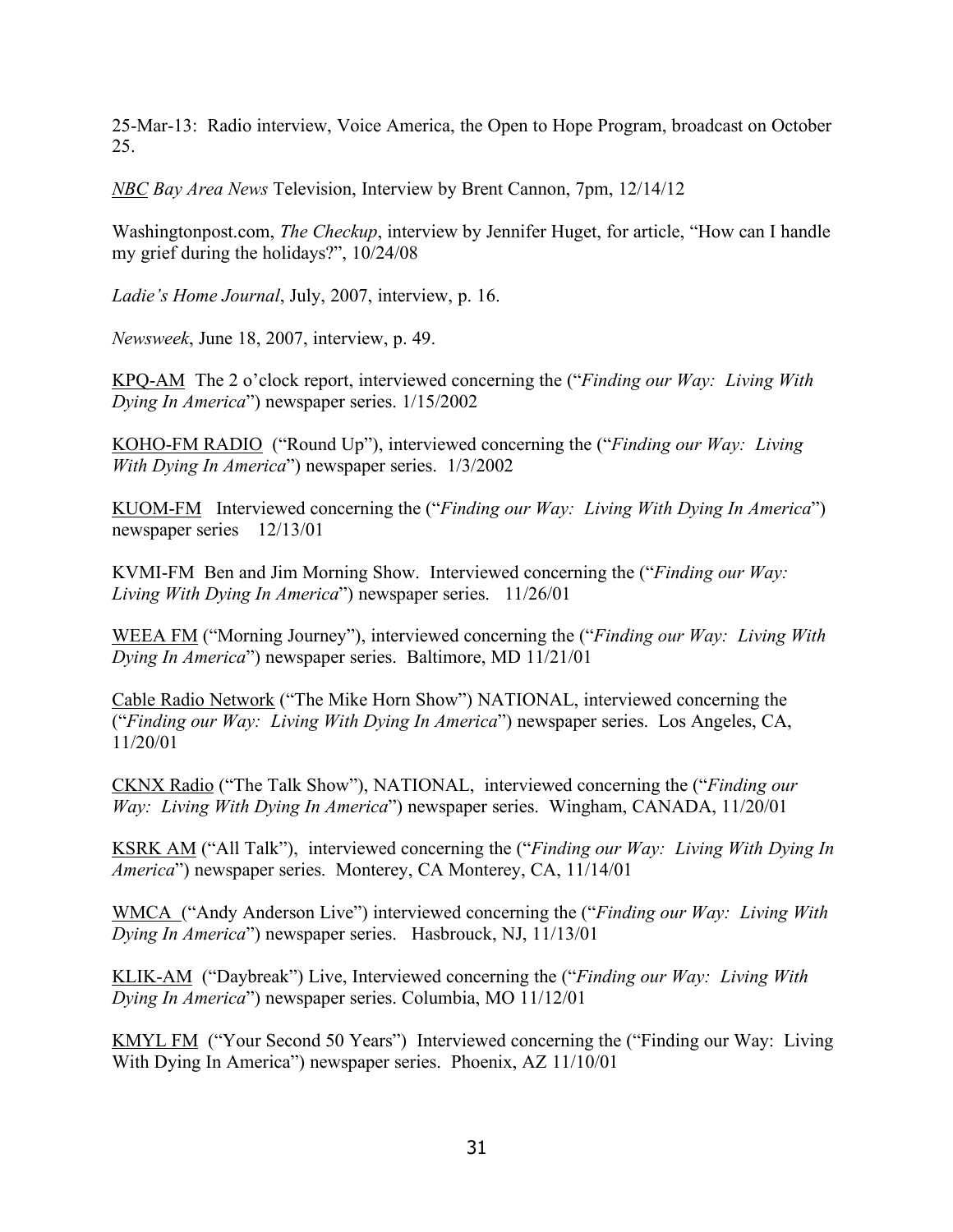KFRU FM ("The Morning Meeting") Interviewed concerning the *Finding our Way: Living With Dying In America")* newspaper series. Columbia, MO. 10/24/01

KGU Radio ("The Mike Buck Show") Interviewed concerning the *Finding our Way: Living With Dying In America")* newspaper series. Honolulu, HI 10/10/01

WAIC FM ("Hot Talk") . Interviewed concerning the *Finding our Way: Living With Dying In America")* newspaper series, Springfield, MA 10/4/01

KCNN 15.90 ("Afternoon Magazine") Crookston, MN Interviewed concerning the *Finding our Way: Living With Dying In America* newspaper series, 9/26/01.

WCCO Radio (CBS): *Late Show* with Brad Walton, interviewed on end-of-life issues and the Bill Moyers television series On Our Own Terms, Minneapolis, MN, 9/28/00.

Kato, D. (1999, November 11). Whose home for the holidays? The San Jose Mercury News, pp. E1, E16. Interviewed and cited in article.

KICU TV, Interviewed concerning school shootings in Littleton, Colorado and in Georgia, 4/99

Kato, D. (1997, May 20). When remembering hurts. The San Jose Mercury News, pp. E1, E3. Interviewed and cited in article.

WABI-TV (Channel 5 in Bangor, Maine, 6p.m. show): interviewed on stress experienced by health professionals working with people facing life-threatening illness, Bangor, Maine, 11/16/96

ASE/K2SE Radio (Minnesota Public Radio, morning newscast with Joe Follansbee): Interviewed as keynote speaker at a Mayo Clinic conference on the physician-patient relationship, Rochester, Minnesota, 6/14/96

WDWS Radio ("M, Afternoons with Mark Heimberger): Interview on stress in professional, volunteer, and family caregivers in the context of terminal illness, Champaign, IL, 12/13/95

KTTC-TV (Channel 10 in Rochester, MN), interviewed concerning stress experienced by health professionals working with people facing life-threatening illness. 7/28/95

KTKR Radio, (The Ron Aron Show): Interview on self-concealment and health research, San Antonio, Texas, 10/27/94

WHYN Radio (The Dan Williams Show): Interview, on self-concealment and health, Springfield, Massachusetts, 10/13/94

Family Circle Magazine, article on my self-concealment research, November 1, 1994, p. 58.

CKNW Radio (Daily international news program): Interview, on self-concealment and health, "The World Tonight," Philip Till interviewer, Vancouver, Canada, 10/12/94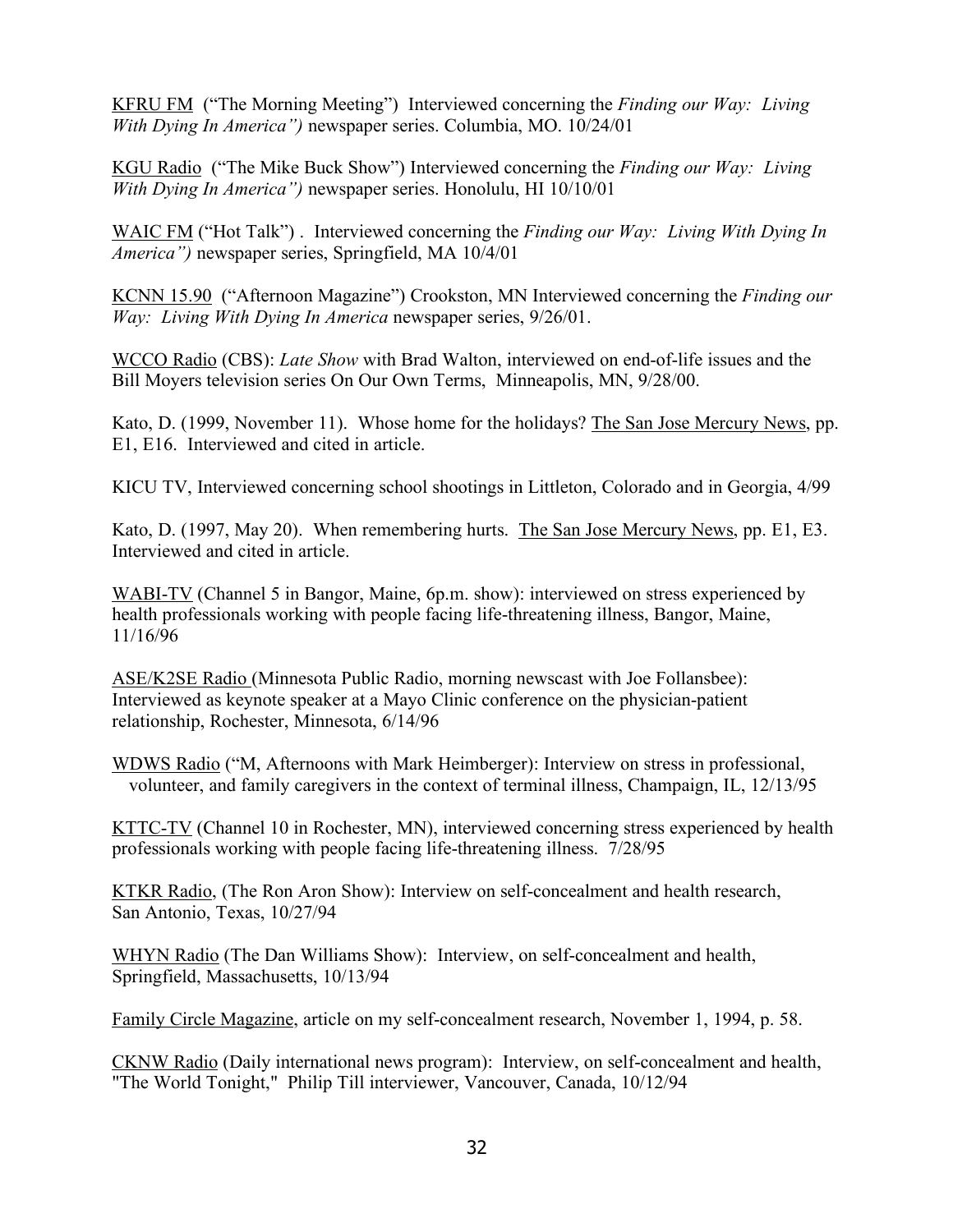WCCO Radio (CBS): *Fitness Factor*, on "The Helper's Journey," Dan Hertzgaard interviewer, Minneapolis, MN, 9/26, 9/28, 9/30

CKNW Radio ("M--Daily international news program): Interview, on self-concealment and health, "The World Tonight," Philip Till interviewer, Vancouver, Canada, 7/11/94